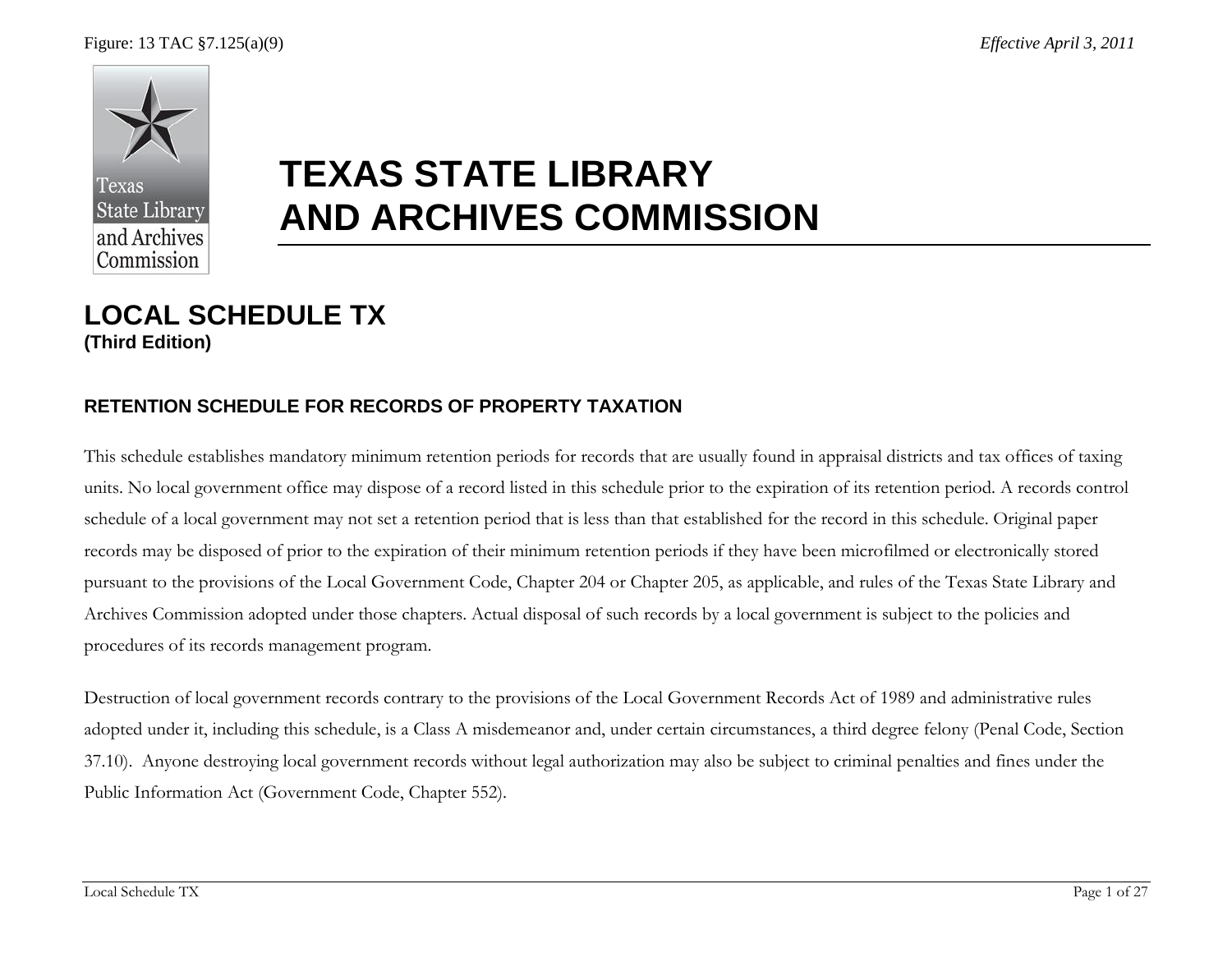#### **INTRODUCTION**

The Government Code, Section 441.158, provides that the Texas State Library and Archives Commission shall issue records retention schedules for each type of local government, including a schedule for records common to all types of local government. The law provides further that each schedule must state the retention period prescribed by federal or state law, rule of court, or regulation for a record for which a period is prescribed; and prescribe retention periods for all other records, which periods have the same effect as if prescribed by law after the records retention schedule is adopted as a rule of the commission.

The retention period for a record applies to the record regardless of the medium in which it is maintained. Some records listed in this schedule are maintained electronically in many offices, but electronically stored data used to create in any manner a record or the functional equivalent of a record as described in this schedule must be retained, along with the hardware and software necessary to access the data, for the retention period assigned to the record, unless backup copies of the data generated from electronic storage are retained in paper or on microfilm for the retention period.

Unless otherwise stated, the retention period for a record is in calendar years from the date of its creation. The retention period applies only to an official record as distinct from convenience or working copies created for informational purposes. Where several copies are maintained, each local government should decide which shall be the official record and in which of its divisions or departments it will be maintained. Local governments in their records management programs should establish policies and procedures to provide for the systematic disposal of copies.

A local government record whose retention period has expired may not be destroyed if any litigation, claim, negotiation, audit, public information request, administrative review, or other action involving the record is initiated; its destruction shall not occur until the completion of the action and the resolution of all issues that arise from it.

A local government record whose retention period expires during any litigation, claim, negotiation, audit, public information request, administrative review, or other action involving the record may not be destroyed until the completion of the action and the resolution of all issues that arise from it.

If a record described in this schedule is maintained in a bound volume of a type in which pages were not meant to be removed, the retention period, unless otherwise stated, dates from the date of last entry.

If two or more records listed in this schedule are maintained together by a local government and are not severable, the combined record must be retained for the length of time of the component with the longest retention period. A record whose minimum retention period on this schedule has not yet expired and is **less than permanent** may be disposed of if it has been so badly damaged by fire, water, or insect or rodent infestation as to render it unreadable, or if portions of the information in the record have been so thoroughly destroyed that remaining portions are unintelligible. If the retention period for the record is **permanent** in this schedule, authority to dispose of the damaged record must be obtained from the director and librarian of the Texas State Library and Archives Commission. A Request for Authority to Destroy Unscheduled Records (Form SLR 501) should be used for this purpose.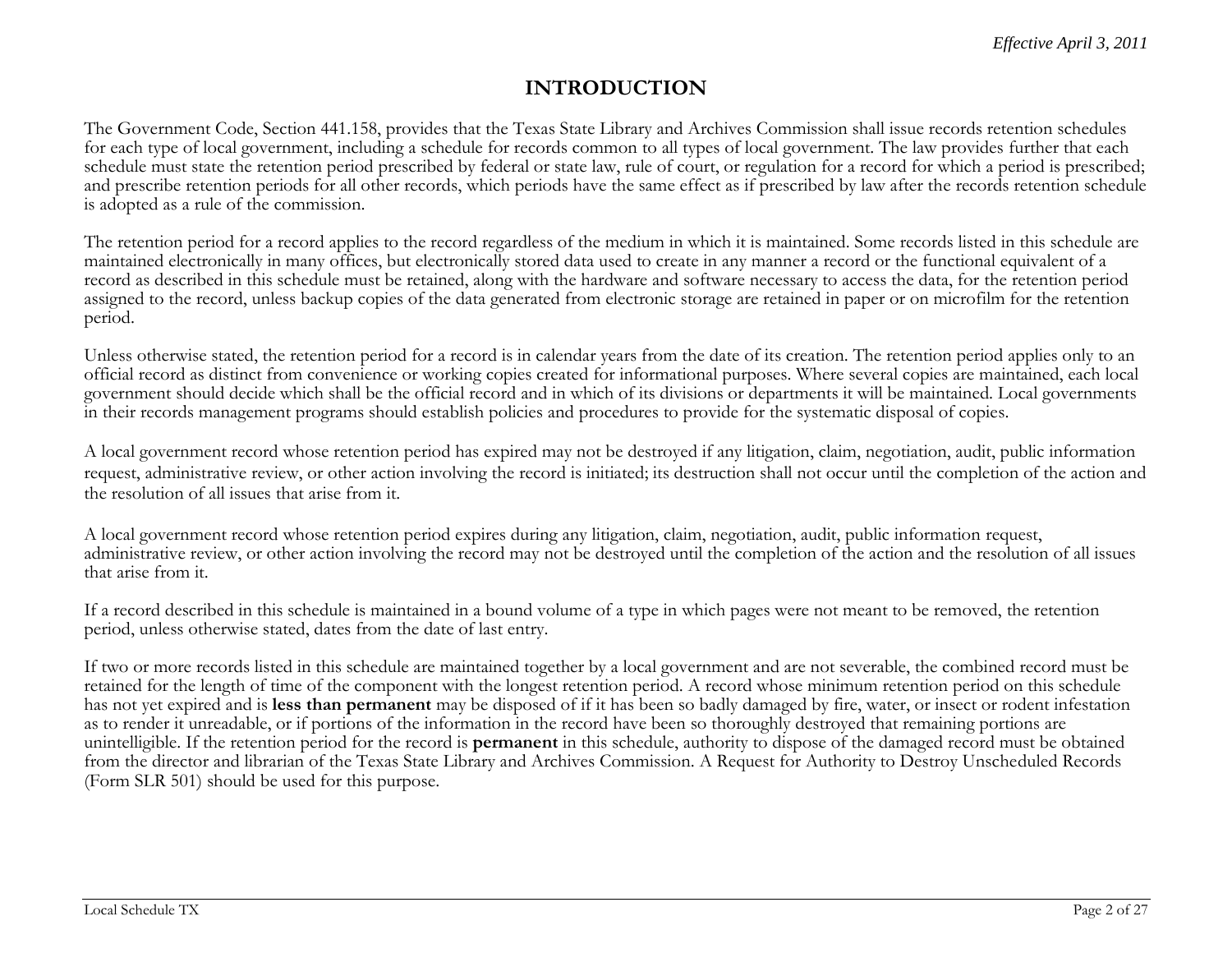Certain records listed in this schedule are assigned the retention period of AV (as long as administratively valuable). This retention period affords local governments the maximum amount of discretion in determining a specific retention period for the record described.

### **Use of Asterisk (\*)**

The use of an asterisk (\*) in this third edition of Local Schedule TX indicates that the record is either new to this edition, the retention period for the record has been changed, or substantive amendments have been made to the description of or remarks concerning the record. An asterisk is not used to indicate minor amendments to grammar or punctuation.

#### **ABREVIATIONS USED IN THIS SCHEDULE**

AV - As long as administratively valuable FE - Fiscal year end TAC - Texas Administrative Code US - Until superseded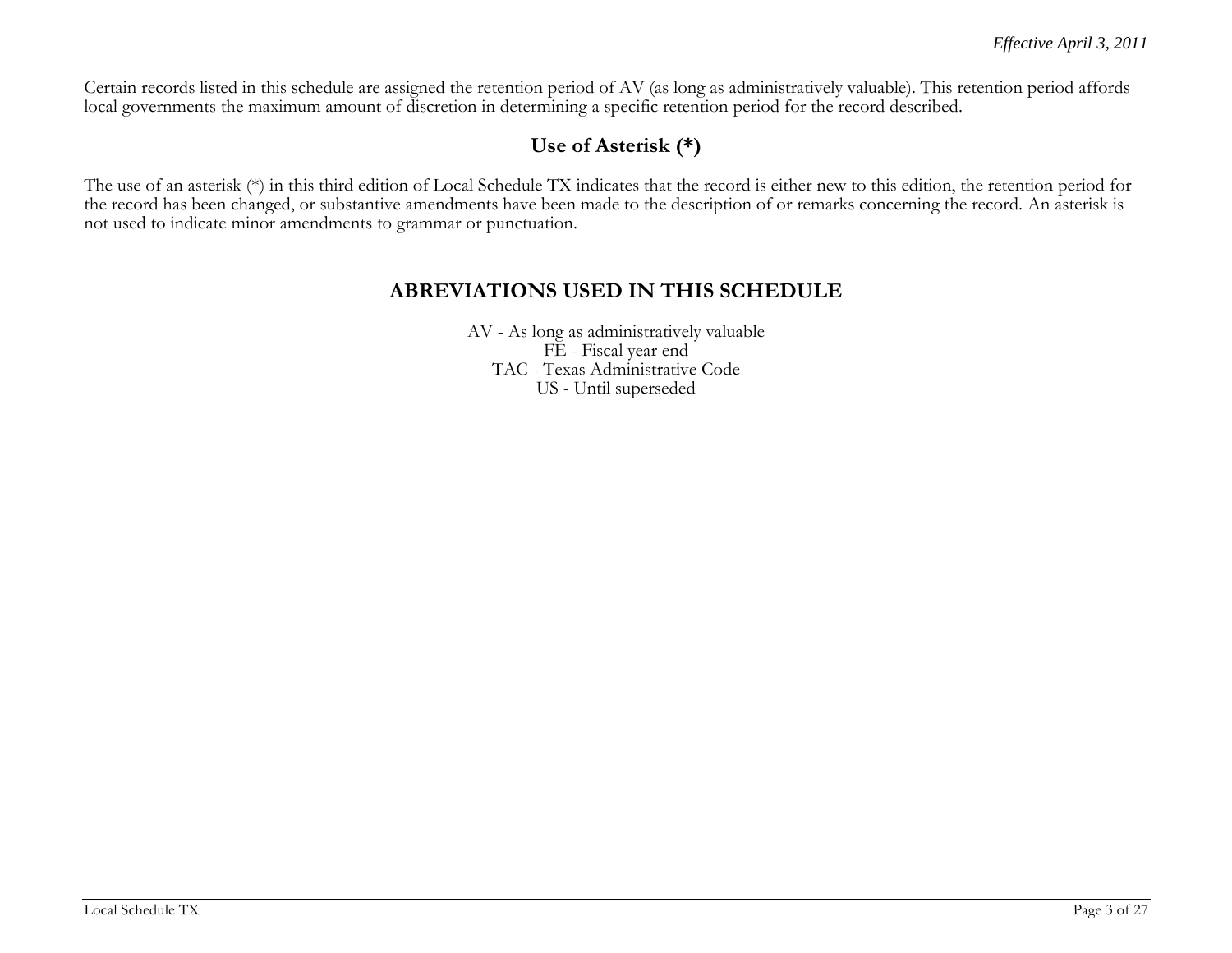#### **Table of Contents IF THE DISTRICT HAS ANY OF THESE RECORDS THEY MUST BE RETAINED AS LISTED**

| Part 1: Appraisal Records CFO / COUNTY TAX ASSESSOR DUAL DESCRIPTION AND RELATION PAGE 5                                   |                         |
|----------------------------------------------------------------------------------------------------------------------------|-------------------------|
|                                                                                                                            |                         |
|                                                                                                                            |                         |
|                                                                                                                            |                         |
| Part 3: Motor Vehicle and Boat Licensing and Registration Records TRANSPORTATION-FLEET MGR. ______________________ page 20 |                         |
|                                                                                                                            | $\frac{\ }{\ }$ page 23 |
| Part 5: Occupation Tax Records <b>NA</b>                                                                                   | $\frac{\ }{\ }$ page 23 |
| Part 6: Miscellaneous Records of County Tax Assessor-Collectors CFO / COUNTY TAX ASSESSOR<br>page 24                       |                         |
|                                                                                                                            | $\frac{1}{2}$ page 24   |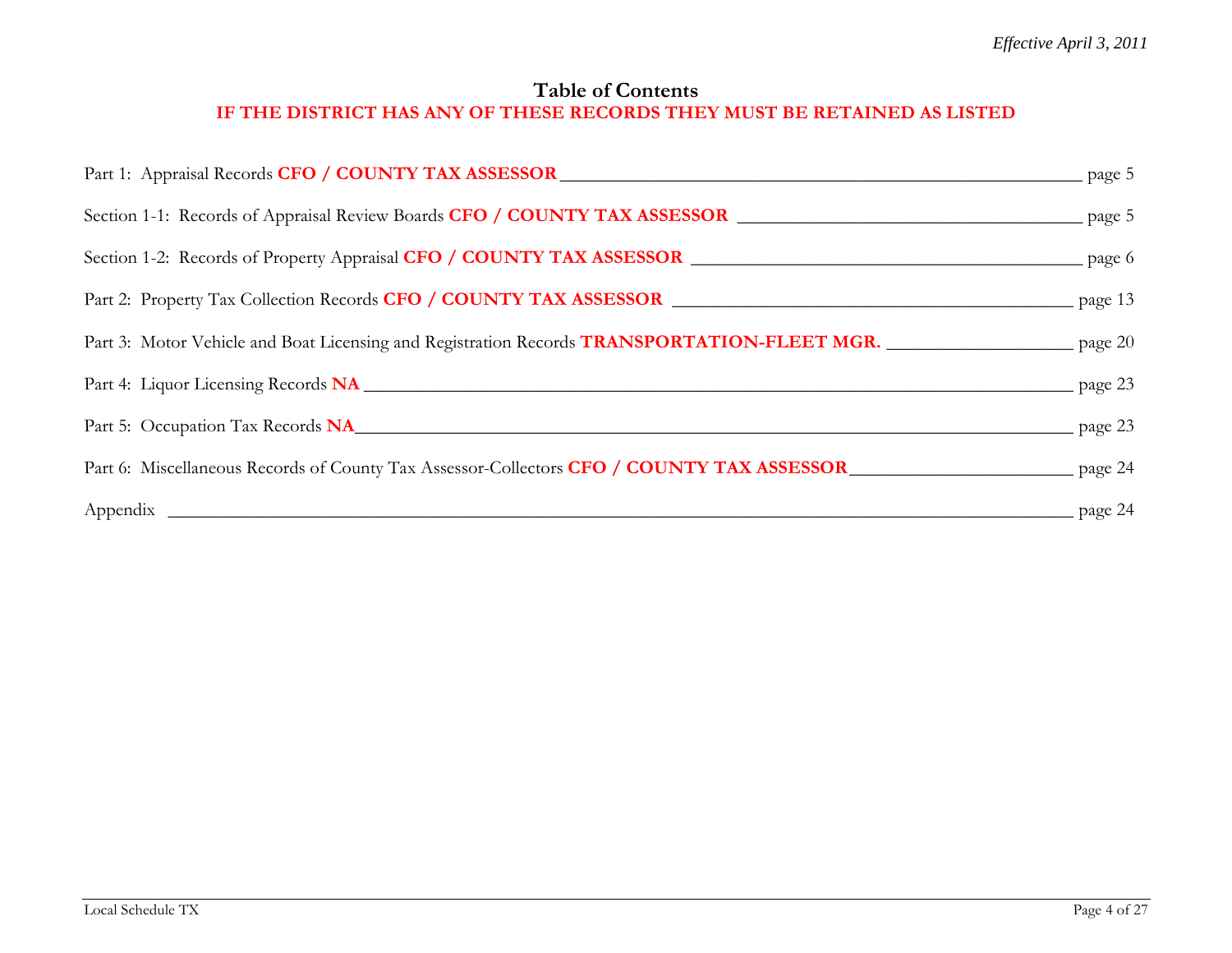# **PART 1: APPRAISAL RECORDS**

#### **SECTION 1-1: RECORDS OF APPRAISAL REVIEW BOARDS**

| <b>Record</b> | <b>Record Title</b>                                   | <b>Record Description</b>                                                                                                                                                                                                                                                                                                                                                                                                                                                                                                                                                                                                                | <b>Retention</b>                                                            | <b>Remarks</b>                                                                                                               |
|---------------|-------------------------------------------------------|------------------------------------------------------------------------------------------------------------------------------------------------------------------------------------------------------------------------------------------------------------------------------------------------------------------------------------------------------------------------------------------------------------------------------------------------------------------------------------------------------------------------------------------------------------------------------------------------------------------------------------------|-----------------------------------------------------------------------------|------------------------------------------------------------------------------------------------------------------------------|
| <b>Number</b> |                                                       |                                                                                                                                                                                                                                                                                                                                                                                                                                                                                                                                                                                                                                          | <b>Period</b>                                                               |                                                                                                                              |
| TX2950-01     | <b>APPEAL RECORDS</b>                                 | Notices of appeal of a final order of an appraisal<br>review board to a district court; and, if the<br>appeal is being made by a chief appraiser, a<br>taxing unit, or a county, notices of pending<br>appeal sent to property owners whose property<br>is involved in the appeal.                                                                                                                                                                                                                                                                                                                                                       | PERMANENT.                                                                  | By regulation - 34 TAC $9.803(g)$ .                                                                                          |
| *TX2950-02    | <b>HEARING RECORDS</b>                                | Case papers arising from appraisal review board<br>hearings or meetings including, but not limited<br>to, protests and challenge petitions; oaths and<br>affidavits; hearing notices and hearing notice<br>waivers; subpoenas; documents submitted in<br>evidence by taxpayers or taxing units; motions<br>for hearing; notices of change in appraisal<br>records that affect tax liability; orders<br>determining protests, challenges, and<br>accompanying notices of final order;<br>correspondence; and similar documentation<br>relating to the powers and duties of an appraisal<br>review board established in law or regulation. | End of calendar<br>year in which<br>hearing or meeting<br>$held + 4 years.$ | Retention Note: For additional records<br>of appraisal review board hearings see<br>item number TX2975-06.                   |
| TX2950-03     | <b>MINUTES</b>                                        | Including those of agricultural appraisal advisory<br>boards and governing bodies of taxing units<br>sitting as boards of equalization under prior law.                                                                                                                                                                                                                                                                                                                                                                                                                                                                                  | PERMANENT.                                                                  | Retention Note: For audiotapes and<br>other records associated with the<br>creation of minutes see item number<br>GR1000-03. |
| TX2950-04     | <b>OPEN MEETING NOTICES</b><br>AND HEARING SCHEDULES. |                                                                                                                                                                                                                                                                                                                                                                                                                                                                                                                                                                                                                                          | 2 years.                                                                    |                                                                                                                              |
| *TX2950-05    | <b>ARBITRATION RECORDS</b>                            | All records associated with a request for, the<br>conduct of, and the result of a binding<br>arbitration procedure under Property Tax Code,<br>Chapter 41A.                                                                                                                                                                                                                                                                                                                                                                                                                                                                              |                                                                             |                                                                                                                              |
| *TX2950-05a   | <b>ARBITRATION RECORDS</b>                            | Arbitration award.                                                                                                                                                                                                                                                                                                                                                                                                                                                                                                                                                                                                                       | End of calendar<br>year in which<br>hearing held $+4$<br>years.             |                                                                                                                              |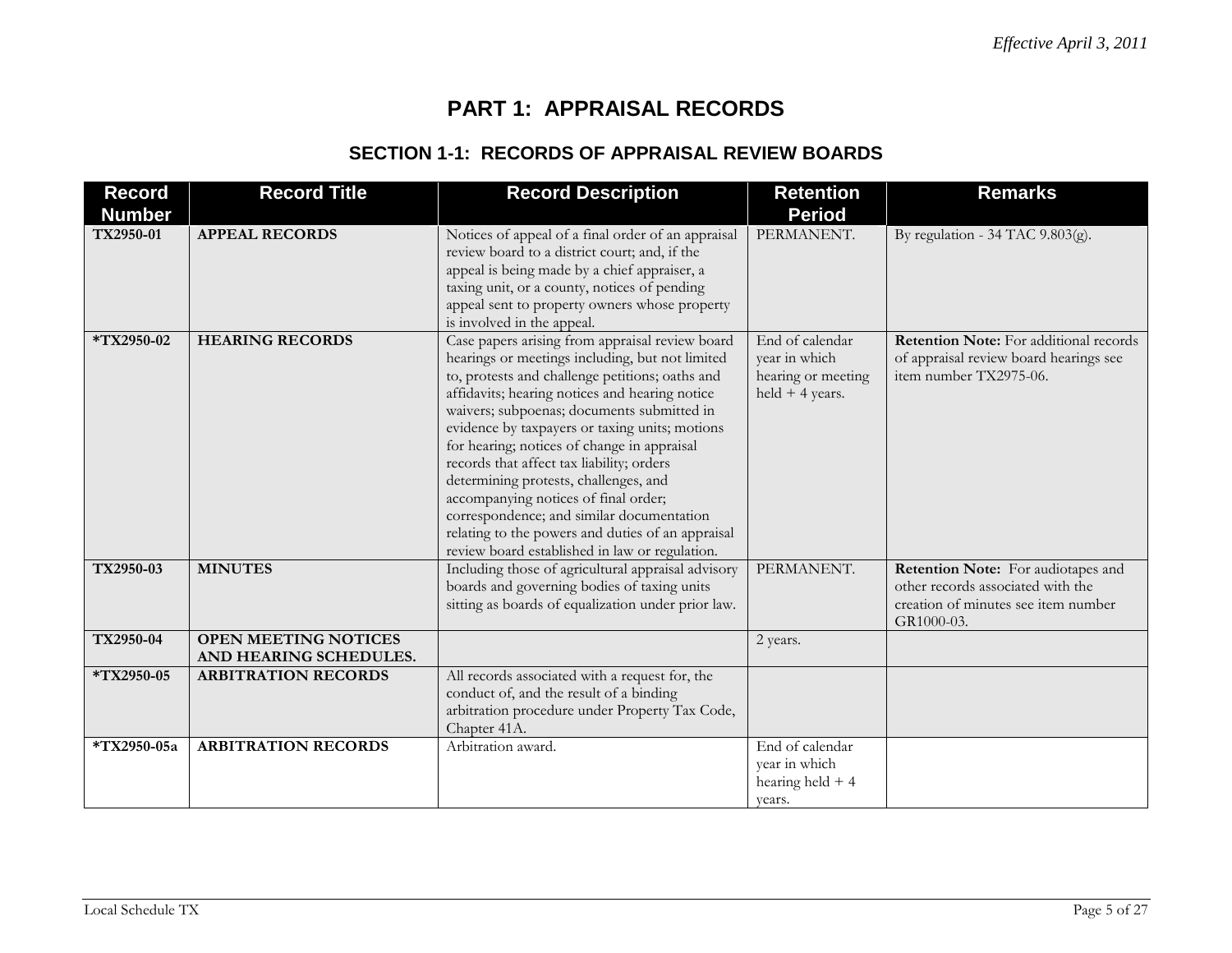| <b>Record</b> | <b>Record Title</b>        | <b>Record Description</b>                                                                                                                                         | <b>Retention</b>                                                                           | <b>Remarks</b>                                                                                                                                                                                                                                                                                                                                                                                                                                                                                                                                                                                                                                                                                                                                                                                                                                                                 |
|---------------|----------------------------|-------------------------------------------------------------------------------------------------------------------------------------------------------------------|--------------------------------------------------------------------------------------------|--------------------------------------------------------------------------------------------------------------------------------------------------------------------------------------------------------------------------------------------------------------------------------------------------------------------------------------------------------------------------------------------------------------------------------------------------------------------------------------------------------------------------------------------------------------------------------------------------------------------------------------------------------------------------------------------------------------------------------------------------------------------------------------------------------------------------------------------------------------------------------|
| <b>Number</b> |                            |                                                                                                                                                                   | <b>Period</b>                                                                              |                                                                                                                                                                                                                                                                                                                                                                                                                                                                                                                                                                                                                                                                                                                                                                                                                                                                                |
| *TX2950-05b   | <b>ARBITRATION RECORDS</b> | All other records associated with a binding<br>arbitration request procedure.                                                                                     | End of calendar<br>year in which<br>hearing held $+4$<br>years, but see<br>retention note. | Retention Note: The definition of a<br>local government record in Local<br>Government Code, §201.003(8)(G)<br>specifically excludes the following from<br>the definition: "any records,<br>correspondence, notes, memoranda, or<br>documents, other than a final written<br>agreement described by Section<br>2009.054(c), Government Code,<br>associated with a matter conducted<br>under an alternative dispute resolution<br>procedure in which personnel of a state<br>department or institution, local<br>government, special district, or other<br>political subdivision of the state<br>participated as a party, facilitated as an<br>impartial third party, or facilitated as the<br>administrator of a dispute resolution<br>system or organization."<br>As a consequence, the retention period<br>shown is recommended to local<br>governments, but is not required. |
| *TX2950-06    | ARBITRATORS, REGISTER OF   | Register, created and maintained by chief<br>appraisers, of persons qualified and willing to be<br>arbitrators for the purposes of Property Code,<br>Chapter 41A. | US.                                                                                        |                                                                                                                                                                                                                                                                                                                                                                                                                                                                                                                                                                                                                                                                                                                                                                                                                                                                                |

#### **SECTION 1-2: RECORDS OF PROPERTY APPRAISAL**

**Retention Note:** RECORDS OF APPRAISAL IN TAXING UNITS - The retention periods in this section also apply to records of property appraisal created and maintained by taxing units in a county prior to the preparation and release of the first appraisal roll by that county's appraisal district. If different retention periods are established for a record depending on whether it was created by a taxing unit for appraisal purposes or by an appraisal district, the different retention periods are indicated. If the required retention period for a record is less than 10 years, a differentiation is not made because the effect of the retention period is that all records of the type maintained by taxing units are now eligible for disposal under this schedule.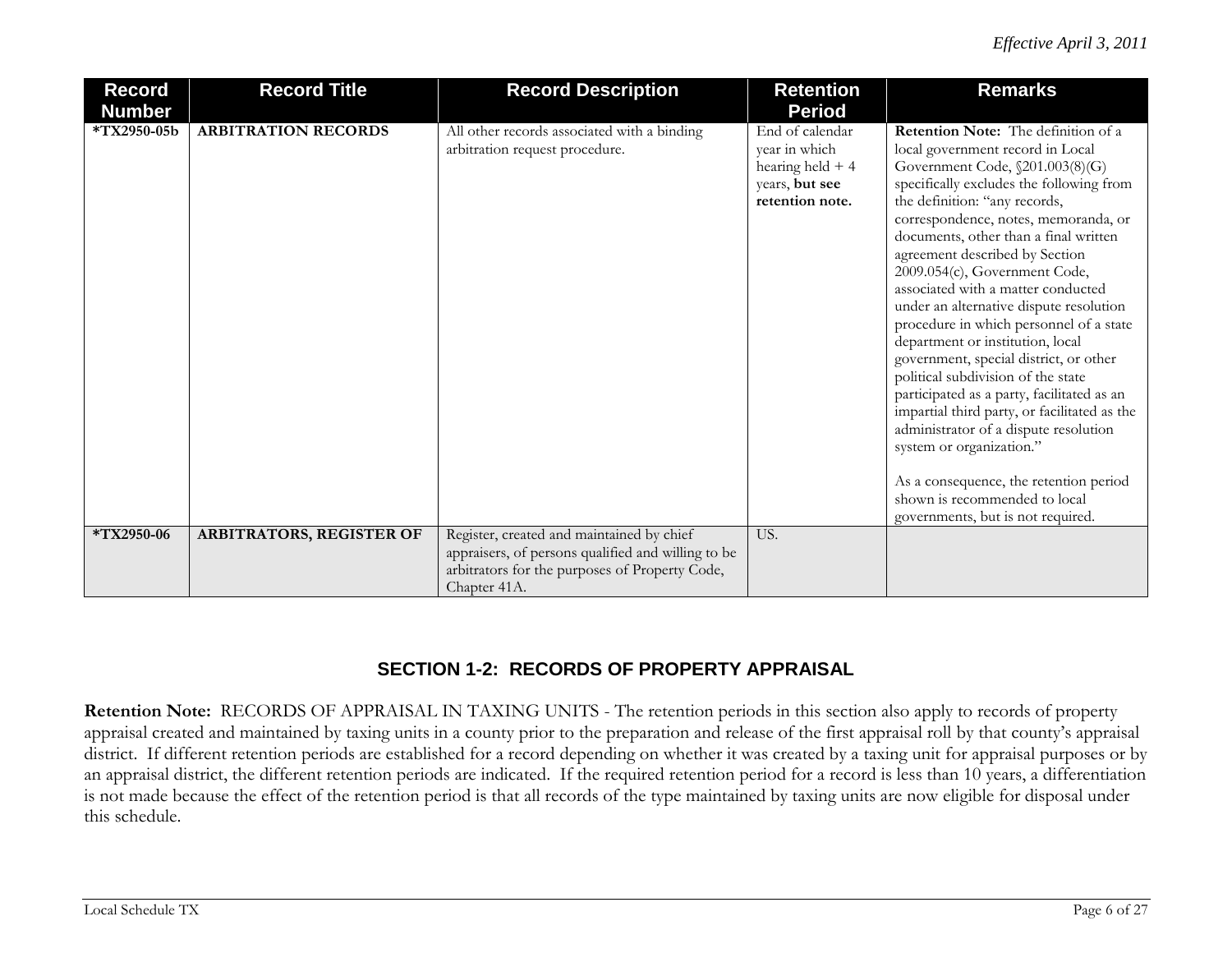| <b>Record</b><br><b>Number</b> | <b>Record Title</b>                                  | <b>Record Description</b> | <b>Retention</b><br><b>Period</b>                              | <b>Remarks</b>                                                                                                                                                                                                                                                                                                                                                                                                                                                                                                                                                                                       |
|--------------------------------|------------------------------------------------------|---------------------------|----------------------------------------------------------------|------------------------------------------------------------------------------------------------------------------------------------------------------------------------------------------------------------------------------------------------------------------------------------------------------------------------------------------------------------------------------------------------------------------------------------------------------------------------------------------------------------------------------------------------------------------------------------------------------|
| TX2975-01                      | <b>AGENTS FOR PROPERTY</b><br>TAXES, APPOINTMENTS OF |                           | US or until date<br>authority of agent<br>ends, as applicable. |                                                                                                                                                                                                                                                                                                                                                                                                                                                                                                                                                                                                      |
| TX2975-02                      | <b>APPRAISAL CARDS</b><br>(PROPERTY RECORD CARDS)    | (a) Appraisal districts.  | US, but see<br>retention note.                                 | <b>Retention Note:</b> Appraisal cards are a<br>PERMANENT record in that at any<br>given time an appraisal district must<br>have a complete set of current appraisal<br>cards or a record equivalent in purpose<br>and function to appraisal cards for all<br>parcels of property subject to appraisal<br>by the district. Cards or the equivalent<br>records that are replaced or updated<br>need be retained only as long as<br>administratively valuable after<br>replacement or update. However, some<br>records of this type may merit<br><b>PERMANENT</b> retention for historical<br>reasons. |
|                                |                                                      | (b) Taxing units.         | AV.                                                            |                                                                                                                                                                                                                                                                                                                                                                                                                                                                                                                                                                                                      |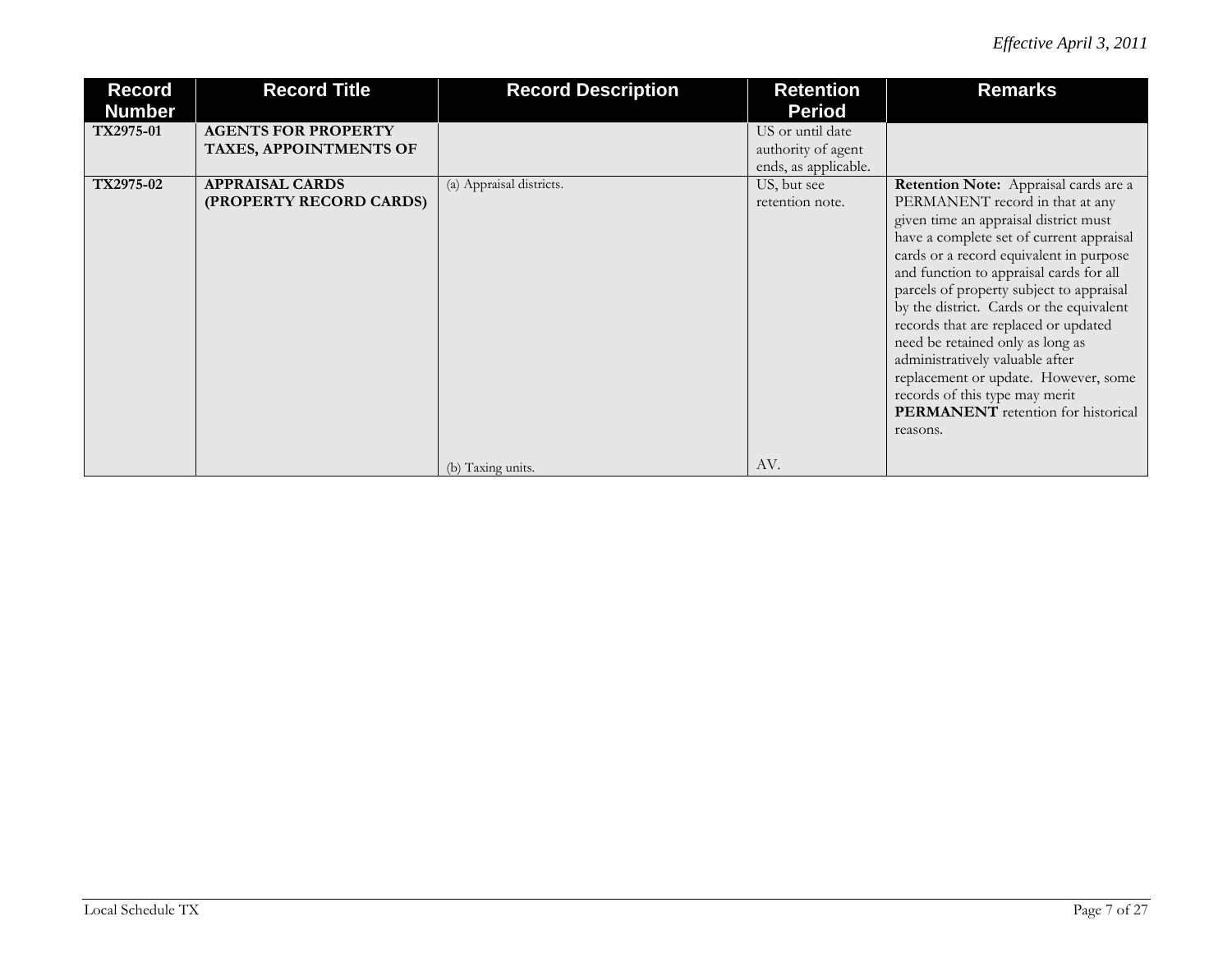| <b>Record</b> | <b>Record Title</b>                                 | <b>Record Description</b>                                                                                                                                                                                                                                                      | <b>Retention</b>                                                                                  | <b>Remarks</b>                                                                                                                                                                                                                                                                                                                                                                                                                                                                                                                                                                                                                                                                                                                                                                                                                                                                             |
|---------------|-----------------------------------------------------|--------------------------------------------------------------------------------------------------------------------------------------------------------------------------------------------------------------------------------------------------------------------------------|---------------------------------------------------------------------------------------------------|--------------------------------------------------------------------------------------------------------------------------------------------------------------------------------------------------------------------------------------------------------------------------------------------------------------------------------------------------------------------------------------------------------------------------------------------------------------------------------------------------------------------------------------------------------------------------------------------------------------------------------------------------------------------------------------------------------------------------------------------------------------------------------------------------------------------------------------------------------------------------------------------|
| <b>Number</b> |                                                     |                                                                                                                                                                                                                                                                                | <b>Period</b>                                                                                     |                                                                                                                                                                                                                                                                                                                                                                                                                                                                                                                                                                                                                                                                                                                                                                                                                                                                                            |
| TX2975-03     | <b>APPRAISAL</b><br><b>CORRESPONDENCE</b>           | Correspondence between an appraisal district<br>and a property owner concerning the appraisal<br>of the owner's property. (See item number<br>TX2950-02 for correspondence of appraisal<br>review boards.)                                                                     | 2 years, but see<br>retention note.                                                               | Retention Notes: a) All<br>correspondence between an appraisal<br>district and property owners must be<br>retained for a minimum of 2 years<br>except as noted in (b), but care should<br>be taken in disposing of appraisal<br>correspondence at the expiration of the<br>2-year period to make certain that it<br>does not serve as documentation for<br>other record series with longer retention<br>periods noted in this section or that it<br>does not continue to have<br>administrative value as potential<br>documentation for the exercise of<br>various powers of appraisal districts (e.g,<br>back assessment of real property).<br>b) Routine letters of transmittal (e.g., a<br>letter indicating that a rendition is<br>enclosed), inquiries about sales data, and<br>inquiries about who owns a property<br>need be retained only as long as<br>administratively valuable. |
| TX2975-04     | <b>APPRAISAL FIELD NOTES</b>                        | Notes created by appraisers performing<br>appraisal in the field.                                                                                                                                                                                                              | AV after<br>preparation or<br>updating of all<br>appraisal cards to<br>which the notes<br>relate. |                                                                                                                                                                                                                                                                                                                                                                                                                                                                                                                                                                                                                                                                                                                                                                                                                                                                                            |
| TX2975-05     | <b>APPRAISAL MONITORING</b><br><b>DOCUMENTATION</b> | Documentation, such as vehicle ownership lists,<br>building and construction permit lists, assumed<br>name registrations, and aerial photographs, used<br>by appraisal districts to discover unrendered<br>property or to monitor the accuracy of<br>renditions and appraisal. | AV.                                                                                               |                                                                                                                                                                                                                                                                                                                                                                                                                                                                                                                                                                                                                                                                                                                                                                                                                                                                                            |
| TX2975-06     | APPRAISAL ROLLS AND<br><b>ASSESSOR'S ABSTRACTS</b>  |                                                                                                                                                                                                                                                                                |                                                                                                   |                                                                                                                                                                                                                                                                                                                                                                                                                                                                                                                                                                                                                                                                                                                                                                                                                                                                                            |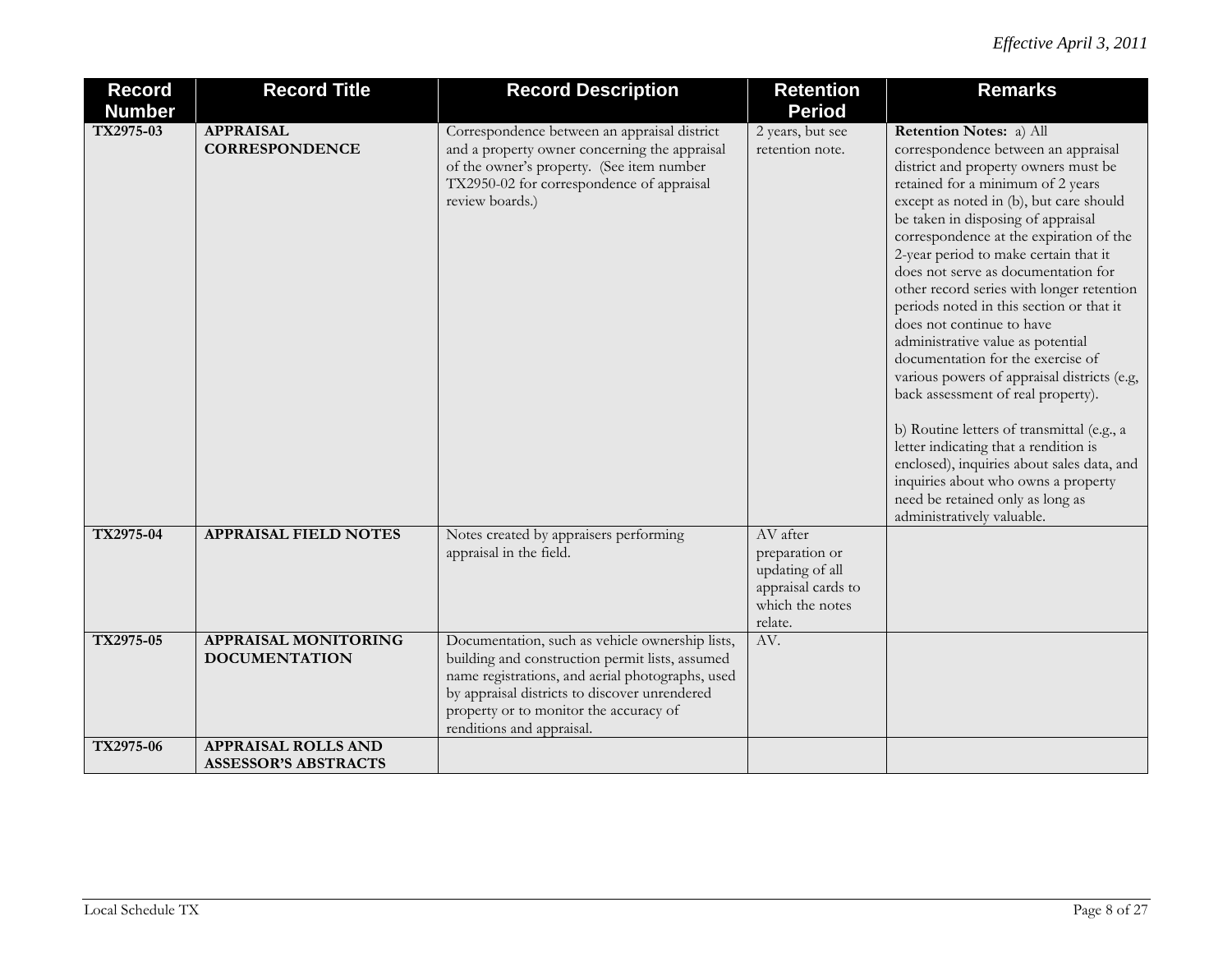| <b>Record</b><br><b>Number</b> | <b>Record Title</b>                                       | <b>Record Description</b>                                                                                                                                                                                                                                                                                                                                                                                                                                                                  | <b>Retention</b><br><b>Period</b> | <b>Remarks</b>                                                                                                                                                                                                                                                                                                                                                                                                                                                                                                                                                                                                                                                                 |
|--------------------------------|-----------------------------------------------------------|--------------------------------------------------------------------------------------------------------------------------------------------------------------------------------------------------------------------------------------------------------------------------------------------------------------------------------------------------------------------------------------------------------------------------------------------------------------------------------------------|-----------------------------------|--------------------------------------------------------------------------------------------------------------------------------------------------------------------------------------------------------------------------------------------------------------------------------------------------------------------------------------------------------------------------------------------------------------------------------------------------------------------------------------------------------------------------------------------------------------------------------------------------------------------------------------------------------------------------------|
| TX2975-06a                     | <b>APPRAISAL ROLLS AND</b><br><b>ASSESSOR'S ABSTRACTS</b> | Appraisal districts - Final appraisal and<br>supplemental appraisal rolls, as certified for<br>distribution to taxing units, including orders of<br>the appraisal review board approving or<br>ordering correction of appraisal and<br>supplemental appraisal rolls, orders of the<br>appraisal review board to correct appraisal<br>records after certification, and copies of change<br>orders from a chief appraiser to taxing units to<br>correct appraisal rolls after certification. | PERMANENT.                        | Retention Notes: 1) Preliminary drafts<br>and proofs of appraisal or supplemental<br>appraisal rolls need be retained only as<br>long as administratively valuable after<br>certification of the roll by the chief<br>appraiser and are exempt from the<br>destruction request requirement.<br>2) It is sufficient in satisfaction of the<br>PERMANENT retention requirement<br>for appraisal rolls that a master appraisal<br>roll or supplemental appraisal roll of all<br>appraised property in a county be<br>retained PERMENENTLY.<br>Appraisal rolls derived from the master<br>roll for each taxing unit need be retained<br>only as long as administratively valuable. |
| TX2975-06b                     | <b>APPRAISAL ROLLS AND</b><br><b>ASSESSOR'S ABSTRACTS</b> | Taxing units - Assessor's abstracts of property,<br>including those relating to land and city lots.                                                                                                                                                                                                                                                                                                                                                                                        | PERMANENT.                        | Obsolete records in the offices of<br>county tax assessor-collectors and other<br>taxing units. The permanent retention<br>period applies to any office in<br>possession of these records, whether it<br>is the appraisal district of a county or<br>any former taxing unit of the county.<br><b>Retention Note:</b> Do not confuse this<br>record with item number TX3000-02,<br>Appraisal Rolls, Amendments, and<br>Notices, which are supplied by appraisal<br>districts to taxing units under Chapter<br>25, Tax Code.                                                                                                                                                     |
| TX2975-07                      | <b>EXEMPTION AND SPECIAL</b><br><b>APPRAISAL RECORDS</b>  | Including notices of determination of change of<br>use, if applicable.                                                                                                                                                                                                                                                                                                                                                                                                                     |                                   |                                                                                                                                                                                                                                                                                                                                                                                                                                                                                                                                                                                                                                                                                |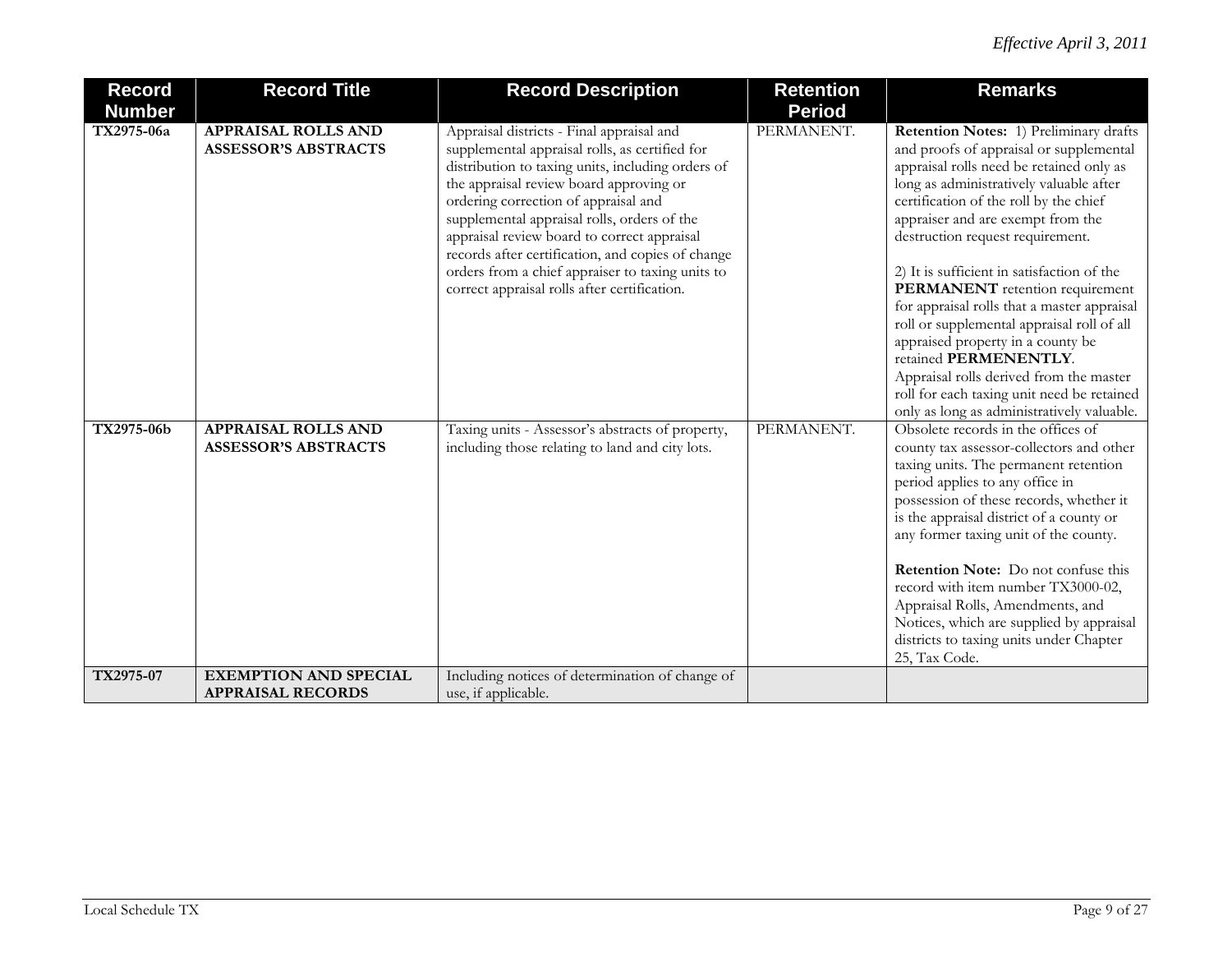| <b>Record</b> | <b>Record Title</b>                                      | <b>Record Description</b>                                                                                                                           | <b>Retention</b>                              | <b>Remarks</b>                                                                                                                                                                                                                                                                                                                                                                                |
|---------------|----------------------------------------------------------|-----------------------------------------------------------------------------------------------------------------------------------------------------|-----------------------------------------------|-----------------------------------------------------------------------------------------------------------------------------------------------------------------------------------------------------------------------------------------------------------------------------------------------------------------------------------------------------------------------------------------------|
| <b>Number</b> |                                                          |                                                                                                                                                     | <b>Period</b>                                 |                                                                                                                                                                                                                                                                                                                                                                                               |
| *TX 2975-07a  | <b>EXEMPTION AND SPECIAL</b><br><b>APPRAISAL RECORDS</b> | Approved applications for exemption or special<br>appraisal, including all supporting<br>documentation required by the terms of the<br>application. |                                               |                                                                                                                                                                                                                                                                                                                                                                                               |
|               |                                                          | (1) One-time (including written notification<br>from taxpayer that entitlement has ended).                                                          | US or until<br>entitlement ends +<br>5 years. | Retention Note: Each approved one-<br>time exemption or special appraisal<br>application must be retained for 5 years<br>from date of approval even if<br>entitlement should end during the<br>period. If a chief appraiser requires a<br>new one-time application be filed to<br>confirm status, the superseded<br>application must still be retained for 5<br>years from its approval date. |
|               |                                                          | (2) Annually renewed.                                                                                                                               | 5 years or $US + 4$<br>years, as applicable.  |                                                                                                                                                                                                                                                                                                                                                                                               |
| TX2975-07b    | <b>EXEMPTION AND SPECIAL</b>                             | Denied applications for exemption or special                                                                                                        | 1 year.                                       |                                                                                                                                                                                                                                                                                                                                                                                               |
|               | <b>APPRAISAL RECORDS</b>                                 | appraisal.                                                                                                                                          |                                               |                                                                                                                                                                                                                                                                                                                                                                                               |
| TX2975-07c    | <b>EXEMPTION AND SPECIAL</b>                             | Absolute exemption, partial exemption, and                                                                                                          | PERMANENT.                                    |                                                                                                                                                                                                                                                                                                                                                                                               |
|               | <b>APPRAISAL RECORDS</b>                                 | special appraisal lists.                                                                                                                            |                                               |                                                                                                                                                                                                                                                                                                                                                                                               |
| TX2975-08     | <b>INVENTORY APPRAISAL,</b>                              |                                                                                                                                                     |                                               |                                                                                                                                                                                                                                                                                                                                                                                               |
|               | <b>APPLICATIONS FOR</b>                                  |                                                                                                                                                     |                                               |                                                                                                                                                                                                                                                                                                                                                                                               |
|               | <b>SEPTEMBER</b>                                         |                                                                                                                                                     |                                               |                                                                                                                                                                                                                                                                                                                                                                                               |
| TX2975-08a    | <b>INVENTORY APPRAISAL,</b>                              | Approved applications.                                                                                                                              | Until cancellation.                           |                                                                                                                                                                                                                                                                                                                                                                                               |
|               | <b>APPLICATIONS FOR</b>                                  |                                                                                                                                                     |                                               |                                                                                                                                                                                                                                                                                                                                                                                               |
|               | <b>SEPTEMBER</b>                                         |                                                                                                                                                     |                                               |                                                                                                                                                                                                                                                                                                                                                                                               |
| TX2975-08b    | <b>INVENTORY APPRAISAL,</b>                              | Denied applications.                                                                                                                                | 2 years.                                      |                                                                                                                                                                                                                                                                                                                                                                                               |
|               | <b>APPLICATIONS FOR</b>                                  |                                                                                                                                                     |                                               |                                                                                                                                                                                                                                                                                                                                                                                               |
|               | <b>SEPTEMBER</b>                                         |                                                                                                                                                     |                                               |                                                                                                                                                                                                                                                                                                                                                                                               |
| TX2975-09     | <b>MAILING LISTS AND</b>                                 |                                                                                                                                                     |                                               | <b>Retention Note:</b> For notices to                                                                                                                                                                                                                                                                                                                                                         |
|               | MAILING DOCUMENTATION                                    |                                                                                                                                                     |                                               | taxpayers see item number TX2975-11.                                                                                                                                                                                                                                                                                                                                                          |
| TX2975-09a    | <b>MAILING LISTS AND</b>                                 | Current mailing lists.                                                                                                                              | US.                                           |                                                                                                                                                                                                                                                                                                                                                                                               |
|               | MAILING DOCUMENTATION                                    |                                                                                                                                                     |                                               |                                                                                                                                                                                                                                                                                                                                                                                               |
| TX2975-09b    | <b>MAILING LISTS AND</b>                                 | Address changes notices and similar source                                                                                                          | 1 year after                                  |                                                                                                                                                                                                                                                                                                                                                                                               |
|               | MAILING DOCUMENTATION                                    | documentation used to correct mailing lists.                                                                                                        | correction made to                            |                                                                                                                                                                                                                                                                                                                                                                                               |
|               | <b>MAILING LISTS AND</b>                                 |                                                                                                                                                     | mailing list.                                 |                                                                                                                                                                                                                                                                                                                                                                                               |
| TX2975-09c    |                                                          | Mail returned by the postal or other mail                                                                                                           | 1 year after return.                          |                                                                                                                                                                                                                                                                                                                                                                                               |
|               | <b>MAILING DOCUMENTATION</b>                             | delivery services as undeliverable.                                                                                                                 |                                               |                                                                                                                                                                                                                                                                                                                                                                                               |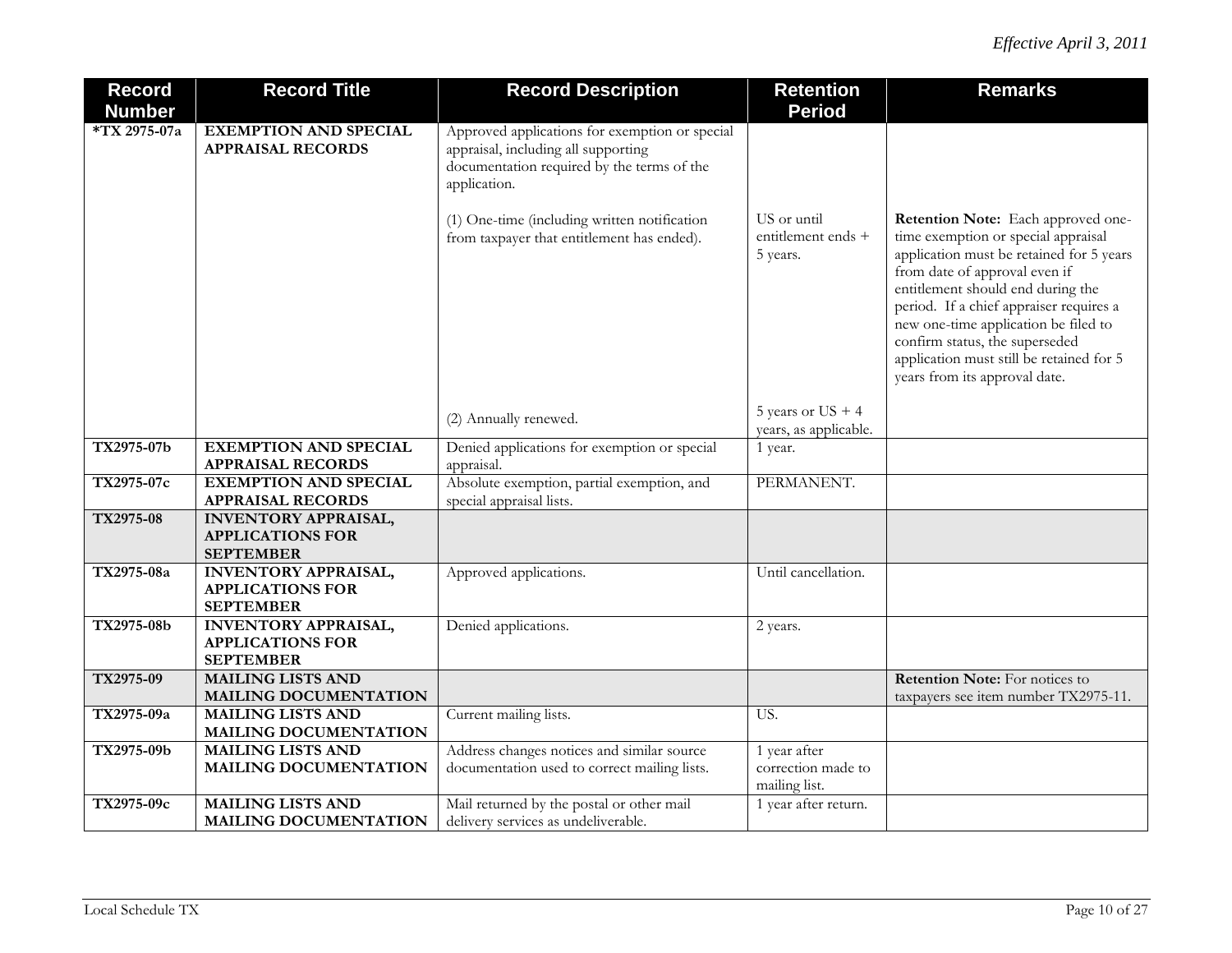| <b>Record</b><br><b>Number</b> | <b>Record Title</b>                                      | <b>Record Description</b>                                                                                                                                                                                     | <b>Retention</b><br><b>Period</b>                                                                            | <b>Remarks</b>                                                                                                                                                                          |
|--------------------------------|----------------------------------------------------------|---------------------------------------------------------------------------------------------------------------------------------------------------------------------------------------------------------------|--------------------------------------------------------------------------------------------------------------|-----------------------------------------------------------------------------------------------------------------------------------------------------------------------------------------|
| TX2975-09d                     | <b>MAILING LISTS AND</b><br><b>MAILING DOCUMENTATION</b> | Run list affidavits, certificate of mailing forms,<br>and similar records evidencing the mailing of<br>notices to property owners.                                                                            | 1 year.                                                                                                      |                                                                                                                                                                                         |
| TX2975-10                      | <b>MOBILE HOMES, REPORTS</b><br>OF MOVEMENT OF           |                                                                                                                                                                                                               | 4 years.                                                                                                     |                                                                                                                                                                                         |
| TX2975-11                      | <b>NOTICES TO TAXPAYERS</b>                              | Copies of notices sent to taxpayers or a record<br>in some form of the types of notices sent and to<br>whom (see item number TX2975-09), except<br>notices noted elsewhere in this schedule.                  | 1 year.                                                                                                      |                                                                                                                                                                                         |
| TX2975-12                      | PROPERTY OWNERS,<br>ALPHABETICAL INDEX OF                |                                                                                                                                                                                                               | US.                                                                                                          |                                                                                                                                                                                         |
| TX2975-13                      | <b>PROPERTY TRANSFER</b><br><b>DOCUMENTATION</b>         | Deed abstracts, death and probate abstracts,<br>division orders, and similar data documenting<br>transfer of ownership of property, used by<br>appraisal districts to update appraisal records.               | AV after<br>certification of the<br>appraisal roll for<br>the year in which<br>the transfer is<br>reflected. |                                                                                                                                                                                         |
| TX2975-14                      | PROPERTY VALUE<br><b>DOCUMENTATION</b>                   | Cost schedules, sales reports, property rental<br>schedules, and similar data collected and used by<br>appraisal districts to determine cost, market, and<br>income value of property for appraisal purposes. | AV, but see<br>retention note.                                                                               | Retention Note: Documentation of<br>the type described used to support<br>appraisal values in a specific year must<br>be retained until certification of that<br>year's appraisal roll. |
| TX2975-15                      | <b>RATIO STUDIES</b>                                     | Ratio and other statistical studies that measure<br>appraisal level and consistency.                                                                                                                          | AV.                                                                                                          |                                                                                                                                                                                         |
| TX2975-16                      | <b>RENDITIONS AND</b><br><b>ALLOCATIONS</b>              | Including any supporting documentation<br>submitted by taxpayer.                                                                                                                                              |                                                                                                              |                                                                                                                                                                                         |
| TX2975-16a                     | <b>RENDITIONS AND</b><br><b>ALLOCATIONS</b>              | Applications for allocation of property value.<br>(1) Approved.<br>(2) Denied.                                                                                                                                | 3 years.<br>1 year.                                                                                          | By regulation – 34 TAC 9.4033(g)(2).                                                                                                                                                    |
| TX2975-16b                     | <b>RENDITIONS AND</b><br><b>ALLOCATIONS</b>              | Renditions (except those constituting an<br>application for the allocation of property value).                                                                                                                | 5 years.                                                                                                     |                                                                                                                                                                                         |
| TX2975-16c                     | <b>RENDITIONS AND</b><br><b>ALLOCATIONS</b>              | Reports of decreased value.                                                                                                                                                                                   | 5 years.                                                                                                     |                                                                                                                                                                                         |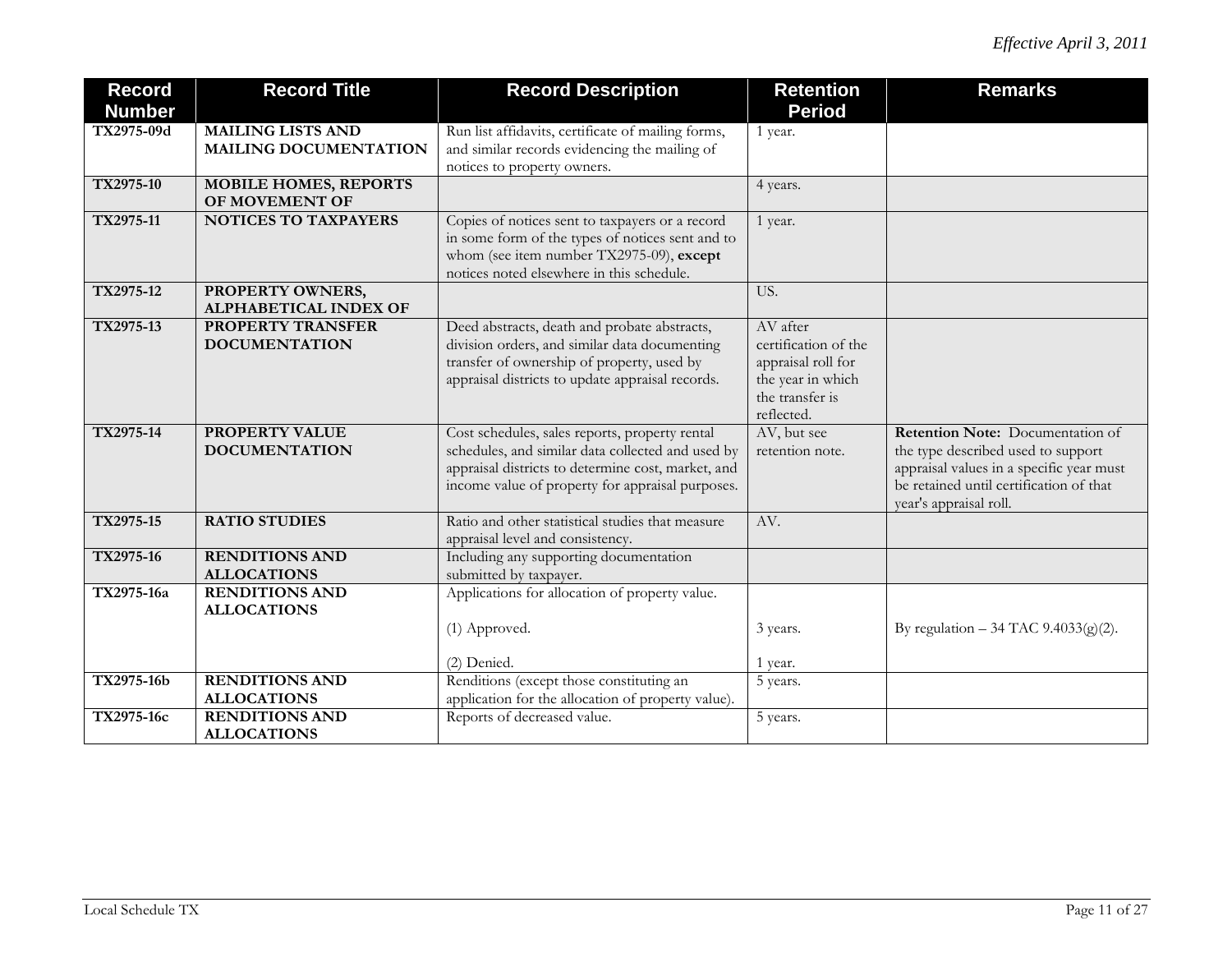| <b>Record</b> | <b>Record Title</b>                         | <b>Record Description</b>                                                                                                                              | <b>Retention</b>                                                      | <b>Remarks</b>                                                                                                                                                                                                                                                                                                                                                                                                                                                                                                                                                                                                                                                                                                 |
|---------------|---------------------------------------------|--------------------------------------------------------------------------------------------------------------------------------------------------------|-----------------------------------------------------------------------|----------------------------------------------------------------------------------------------------------------------------------------------------------------------------------------------------------------------------------------------------------------------------------------------------------------------------------------------------------------------------------------------------------------------------------------------------------------------------------------------------------------------------------------------------------------------------------------------------------------------------------------------------------------------------------------------------------------|
| <b>Number</b> |                                             |                                                                                                                                                        | <b>Period</b>                                                         |                                                                                                                                                                                                                                                                                                                                                                                                                                                                                                                                                                                                                                                                                                                |
| TX2975-16d    | <b>RENDITIONS AND</b><br><b>ALLOCATIONS</b> | Inventories of property.                                                                                                                               | AV, but see<br>retention notes.                                       | Obsolete records of county tax assessor-<br>collectors.                                                                                                                                                                                                                                                                                                                                                                                                                                                                                                                                                                                                                                                        |
|               |                                             |                                                                                                                                                        |                                                                       | Retention Note: It is an exception to<br>the retention period given by this<br>schedule that any inventories of<br>property which list, in addition to the<br>name of the property owner, the names<br>of other persons resident in a household<br>must be retained PERMANENTLY<br>for historical reasons. Such inventories<br>of property served as a type of census<br>detailed under item number TX4000-01.<br>Renditions that do not contain the<br>names of family members should be<br>appraised for historical value before<br>disposal. The Texas State Library and<br>Archives Commission recommends that<br>every effort be made to maintain<br>PERMANENTLY all renditions of<br>the type described. |
| TX2975-17     | <b>REPORTS TO STATE</b>                     | Annual or other periodic reports or surveys                                                                                                            | PERMANENT.                                                            |                                                                                                                                                                                                                                                                                                                                                                                                                                                                                                                                                                                                                                                                                                                |
|               | PROPERTY TAX BOARD                          | submitted to the State Property Tax Board or its<br>successor.                                                                                         |                                                                       |                                                                                                                                                                                                                                                                                                                                                                                                                                                                                                                                                                                                                                                                                                                |
| TX2975-18     | SEPARATE/JOINT<br><b>TAXATION REQUESTS</b>  | Including any accompanying documentation.                                                                                                              |                                                                       |                                                                                                                                                                                                                                                                                                                                                                                                                                                                                                                                                                                                                                                                                                                |
| TX2975-18a    | SEPARATE/JOINT<br><b>TAXATION REQUESTS</b>  | Standing timber.                                                                                                                                       | 1 year.                                                               |                                                                                                                                                                                                                                                                                                                                                                                                                                                                                                                                                                                                                                                                                                                |
| TX2975-18b    | SEPARATE/JOINT<br><b>TAXATION REQUESTS</b>  | Undivided interests.                                                                                                                                   | Until change in<br>ownership or<br>request for<br>cancellation filed. |                                                                                                                                                                                                                                                                                                                                                                                                                                                                                                                                                                                                                                                                                                                |
| TX2975-18c    | SEPARATE/JOINT<br><b>TAXATION REQUESTS</b>  | Mineral interests.                                                                                                                                     | Until request for<br>cancellation filed.                              |                                                                                                                                                                                                                                                                                                                                                                                                                                                                                                                                                                                                                                                                                                                |
| TX2975-18d    | SEPARATE/JOINT<br><b>TAXATION REQUESTS</b>  | Interest in cooperative housing (including any<br>lists of stockholders or verification documents<br>filed after the original request).                | Until request for<br>cancellation filed.                              |                                                                                                                                                                                                                                                                                                                                                                                                                                                                                                                                                                                                                                                                                                                |
| TX2975-18e    | SEPARATE/JOINT<br><b>TAXATION REQUESTS</b>  | Requests for cancellation of separate taxation of<br>undivided interests or interest in cooperative<br>housing or joint taxation of mineral interests. | 1 year.                                                               |                                                                                                                                                                                                                                                                                                                                                                                                                                                                                                                                                                                                                                                                                                                |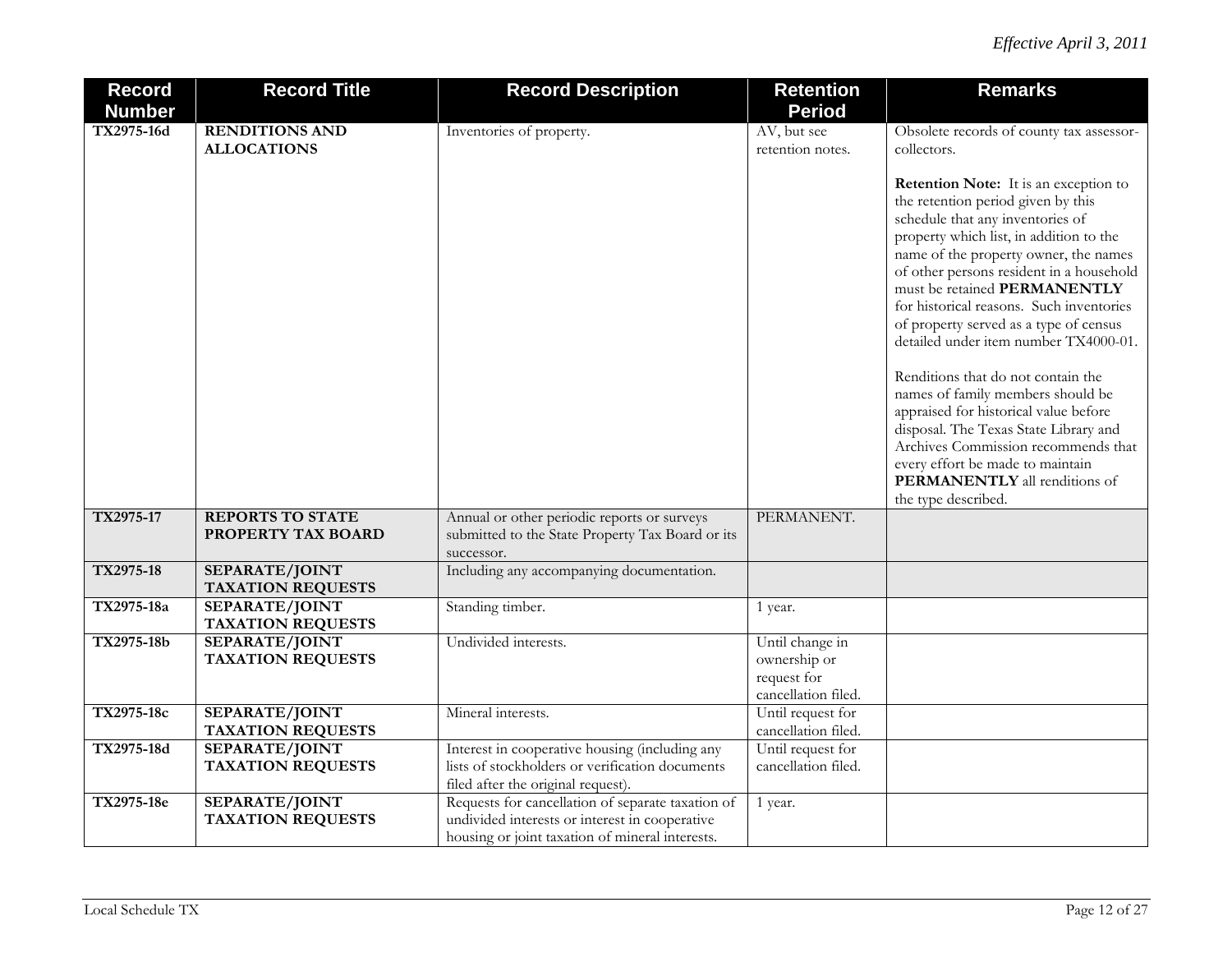| <b>Record</b><br><b>Number</b> | <b>Record Title</b>                        | <b>Record Description</b>                                                                                                                                                                                                                                                                                                                         | <b>Retention</b><br><b>Period</b>                                                                                             | <b>Remarks</b>                                                                                                                                               |
|--------------------------------|--------------------------------------------|---------------------------------------------------------------------------------------------------------------------------------------------------------------------------------------------------------------------------------------------------------------------------------------------------------------------------------------------------|-------------------------------------------------------------------------------------------------------------------------------|--------------------------------------------------------------------------------------------------------------------------------------------------------------|
| TX2975-18f                     | SEPARATE/JOINT<br><b>TAXATION REQUESTS</b> | Denied requests.                                                                                                                                                                                                                                                                                                                                  | 1 year.                                                                                                                       | Retention Note: This record group<br>also includes requests of the types listed<br>that are permitted by law or regulation<br>to be filed with taxing units. |
| TX2975-19                      | TAX DEFERRAL AFFIDAVITS                    | Including copies of the affidavits or notices of<br>the filing of affidavits maintained by taxing<br>units.                                                                                                                                                                                                                                       | Until all delinquent<br>taxes have been<br>paid after a change<br>of ownership.                                               |                                                                                                                                                              |
| *TX2975-20                     | TAX MAPS AND PLATS                         |                                                                                                                                                                                                                                                                                                                                                   |                                                                                                                               |                                                                                                                                                              |
| *TX2975-20a                    | <b>TAX MAPS AND PLATS</b>                  | Appraisal districts<br>(1) Final set of maps or plats for each year<br>reflecting all property appraised in a county that<br>appears on the final certified appraisal roll for<br>the county.                                                                                                                                                     | PERMANENT.                                                                                                                    |                                                                                                                                                              |
|                                |                                            | (2) Any preliminary maps or plats used to create<br>the maps or plats described in (1).                                                                                                                                                                                                                                                           | AV.                                                                                                                           |                                                                                                                                                              |
| *TX2975-20b                    | TAX MAPS AND PLATS                         | Taxing units in a county prior to the creation of<br>the county's tax appraisal district.<br>(1) Final set of maps or plats for each year<br>reflecting all property appraised and assessed in<br>the taxing unit that appears on the final certified<br>assessment roll for the taxing unit.<br>(2) Any preliminary maps or plats used to create | PERMANENT.<br>AV.                                                                                                             |                                                                                                                                                              |
|                                |                                            | the maps or plats described in (1).                                                                                                                                                                                                                                                                                                               |                                                                                                                               |                                                                                                                                                              |
| *TX2975-21                     | <b>CONFIDENTIALITY</b><br><b>REQUESTS</b>  | Requests from eligible persons that their names<br>not appear in appraisal district records.                                                                                                                                                                                                                                                      | US, or until the<br>name of the<br>requestor no longer<br>appears on the<br>property records of<br>the appraisal<br>district. |                                                                                                                                                              |

# **PART 2: PROPERTY TAX COLLECTION RECORDS**

**Retention Note:** ACCOUNTING RECORDS OF PROPERTY TAX COLLECTION - For accounting and banking records relating to property tax collection, other than the tax receipts, reports, and statements noted in this part, use Part 2 of Local Schedule GR.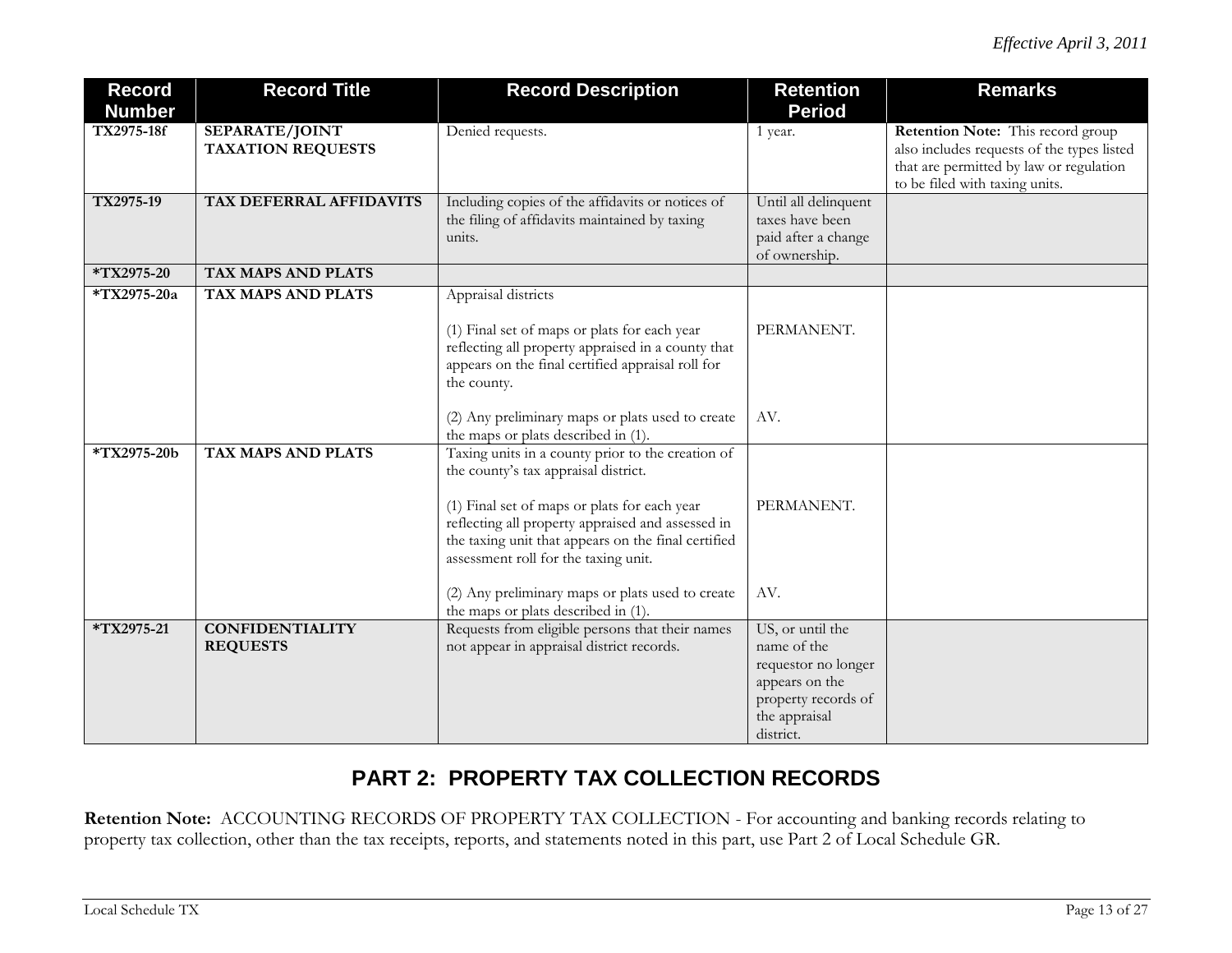| <b>Record</b> | <b>Record Title</b>                                                 | <b>Record Description</b>                                                                                                                                                                                                                                                                                                                                                                                   | <b>Retention</b>                                                                    | <b>Remarks</b>                                                                                                                                                                                                                                                                                                                                                                                                                                       |
|---------------|---------------------------------------------------------------------|-------------------------------------------------------------------------------------------------------------------------------------------------------------------------------------------------------------------------------------------------------------------------------------------------------------------------------------------------------------------------------------------------------------|-------------------------------------------------------------------------------------|------------------------------------------------------------------------------------------------------------------------------------------------------------------------------------------------------------------------------------------------------------------------------------------------------------------------------------------------------------------------------------------------------------------------------------------------------|
| <b>Number</b> |                                                                     |                                                                                                                                                                                                                                                                                                                                                                                                             | <b>Period</b>                                                                       |                                                                                                                                                                                                                                                                                                                                                                                                                                                      |
| TX3000-01     | <b>APPRAISAL DISTRICT</b><br><b>BUDGETS</b>                         | Including amendments.                                                                                                                                                                                                                                                                                                                                                                                       | 3 years.                                                                            | <b>Retention Note:</b> Do not confuse this<br>record with annual budgets and budget<br>amendments maintained<br><b>PERMANENTLY</b> by appraisal<br>districts as required by item number<br>GR1025-04(a).                                                                                                                                                                                                                                             |
| TX3000-02     | <b>APPRAISAL ROLLS,</b><br><b>AMENDMENTS, AND</b><br><b>NOTICES</b> | Appraisal rolls, supplemental appraisal rolls,<br>orders to correct appraisal rolls after<br>certification, lists of pending protests, lists of<br>late-filed homestead exemptions, reports of<br>apportioned value of transportation business<br>intangibles, and any accompanying certifications<br>submitted by chief appraisers or the State<br>Property Tax Board or its successor to taxing<br>units. | 3 years.                                                                            | Retention Notes: a) Preliminary<br>appraisal rolls furnished to taxing units<br>prior to receipt of the certified appraisal<br>or supplemental appraisal roll need be<br>retained only as long as administratively<br>valuable and are exempt from the<br>destruction request requirement.<br>b) Do not confuse the appraisal roll in<br>this record group with appraisal rolls<br>maintained by appraisal districts (see<br>item number TX2975-06). |
| TX3000-03     | <b>BANKRUPTCY RECORDS</b>                                           | Records relating to the collection of taxes on<br>property involved in bankruptcy cases.                                                                                                                                                                                                                                                                                                                    | AV after settlement<br>of claim.                                                    | <b>Retention Note:</b> Any record that is<br>customarily maintained in bankruptcy<br>files in a taxing unit that is of a type<br>noted elsewhere in this schedule must<br>be retained for the retention period of<br>that type; e.g., a tax receipt issued for<br>the payment of taxes on property<br>involved in bankruptcy proceedings<br>must be retained for $FE + 3$ years as<br>required under item number TX3000-<br>16.                      |
| TX3000-04     | <b>CHALLENGE RECORDS</b>                                            | Records, maintained by a taxing unit, of<br>challenges made to the appraisal review board<br>(ARB) by the taxing unit.                                                                                                                                                                                                                                                                                      | AV after decision<br>of ARB.                                                        |                                                                                                                                                                                                                                                                                                                                                                                                                                                      |
| TX3000-05     | DELINQUENT TAX ROLLS                                                | Both current and cumulative.                                                                                                                                                                                                                                                                                                                                                                                |                                                                                     |                                                                                                                                                                                                                                                                                                                                                                                                                                                      |
| TX3000-05a    | <b>DELINQUENT TAX ROLLS</b>                                         | If record of payment is entered in the tax roll or<br>a register of taxes collected (see item number<br>TX3000-18) for the tax year for which the tax<br>was delinquent.                                                                                                                                                                                                                                    | AV after<br>preparation of<br>cumulative tax roll<br>for the following<br>tax year. |                                                                                                                                                                                                                                                                                                                                                                                                                                                      |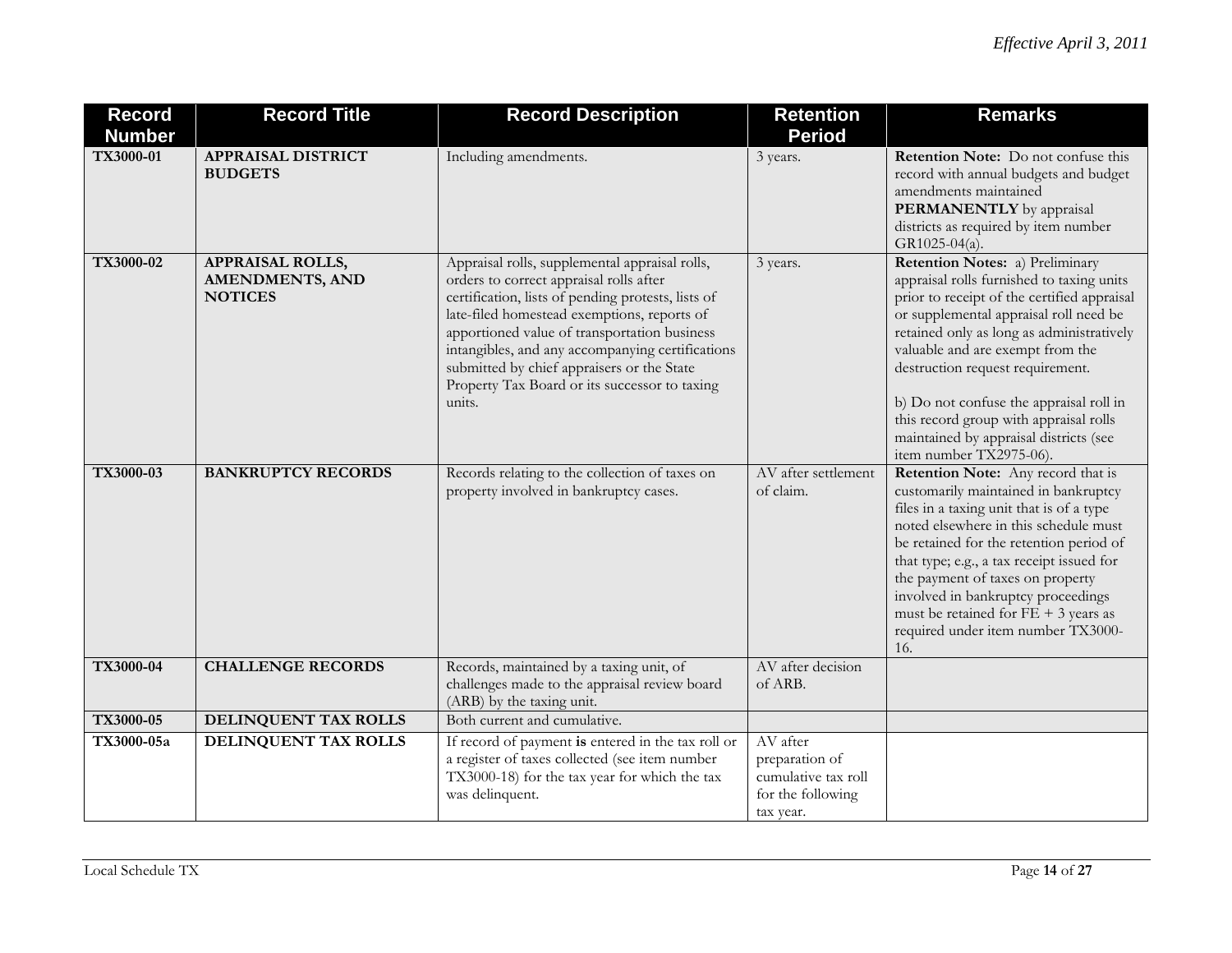| <b>Record</b><br><b>Number</b> | <b>Record Title</b>                                               | <b>Record Description</b>                                                                                                                                                                                        | <b>Retention</b><br><b>Period</b>                                            | <b>Remarks</b>                                                                                                                                               |
|--------------------------------|-------------------------------------------------------------------|------------------------------------------------------------------------------------------------------------------------------------------------------------------------------------------------------------------|------------------------------------------------------------------------------|--------------------------------------------------------------------------------------------------------------------------------------------------------------|
| TX3000-05b                     | DELINQUENT TAX ROLLS                                              | If a record of payment is entered in this record,<br>but is not entered in the tax roll or a register of<br>taxes collected (see item number TX3000-18)<br>for the tax year for which the tax was<br>delinquent. | Real property rolls -<br>20 years; personal<br>property rolls - 10<br>years. |                                                                                                                                                              |
| TX3000-05c                     | DELINQUENT TAX ROLLS                                              | Lists of delinquent or insolvent taxpayers (State<br>Comptroller of Public Accounts Form 16 or its<br>equivalent).                                                                                               | AV.                                                                          | Obsolete record.                                                                                                                                             |
| <b>TX3000-06</b>               | ERRORS IN ASSESSMENT,<br><b>LISTS OF</b>                          |                                                                                                                                                                                                                  | AV.                                                                          | Obsolete record of county tax assessor-<br>collectors.                                                                                                       |
| TX3000-07                      | <b>PAYMENT OPTIONS OR</b><br>POSTPONEMENT,<br><b>REQUESTS FOR</b> | Requests or applications from taxpayers to be<br>allowed to pay taxes by installment or in other<br>manners permitted by law or for the<br>postponement of tax bills.                                            | AV.                                                                          |                                                                                                                                                              |
| *TX3000-08                     | SPECIAL ASSESSMENT<br><b>ROLLS</b>                                | Rolls, schedules, ledgers, or similar records<br>listing property owners and amount of<br>assessment for streets, sidewalks, or other<br>special assessment projects.                                            | Expiration of the<br>assessment $+10$<br>years.                              |                                                                                                                                                              |
| TX3000-09                      | <b>TAX BILLS OR STATEMENTS</b>                                    | Current, delinquent, special valuation rollback,<br>and special assessment levy tax bills or notices.                                                                                                            | AV.                                                                          | <b>Retention Note:</b> Tax bills or<br>statements returned by the post office<br>or other mail delivery service must be<br>retained for 1 year after return. |
| TX3000-10                      | TAX CERTIFICATE RECORDS                                           |                                                                                                                                                                                                                  |                                                                              |                                                                                                                                                              |
| TX3000-10a                     | TAX CERTIFICATE RECORDS                                           | Tax certificates.                                                                                                                                                                                                | 2 years.                                                                     |                                                                                                                                                              |
| TX3000-10b                     | TAX CERTIFICATE RECORDS                                           | Requests for tax certificates.                                                                                                                                                                                   | AV.                                                                          |                                                                                                                                                              |
| TX3000-11                      | TAX COLLECTION,<br>DELINQUENCY, AND<br>PROPERTY VALUE REPORTS     |                                                                                                                                                                                                                  |                                                                              |                                                                                                                                                              |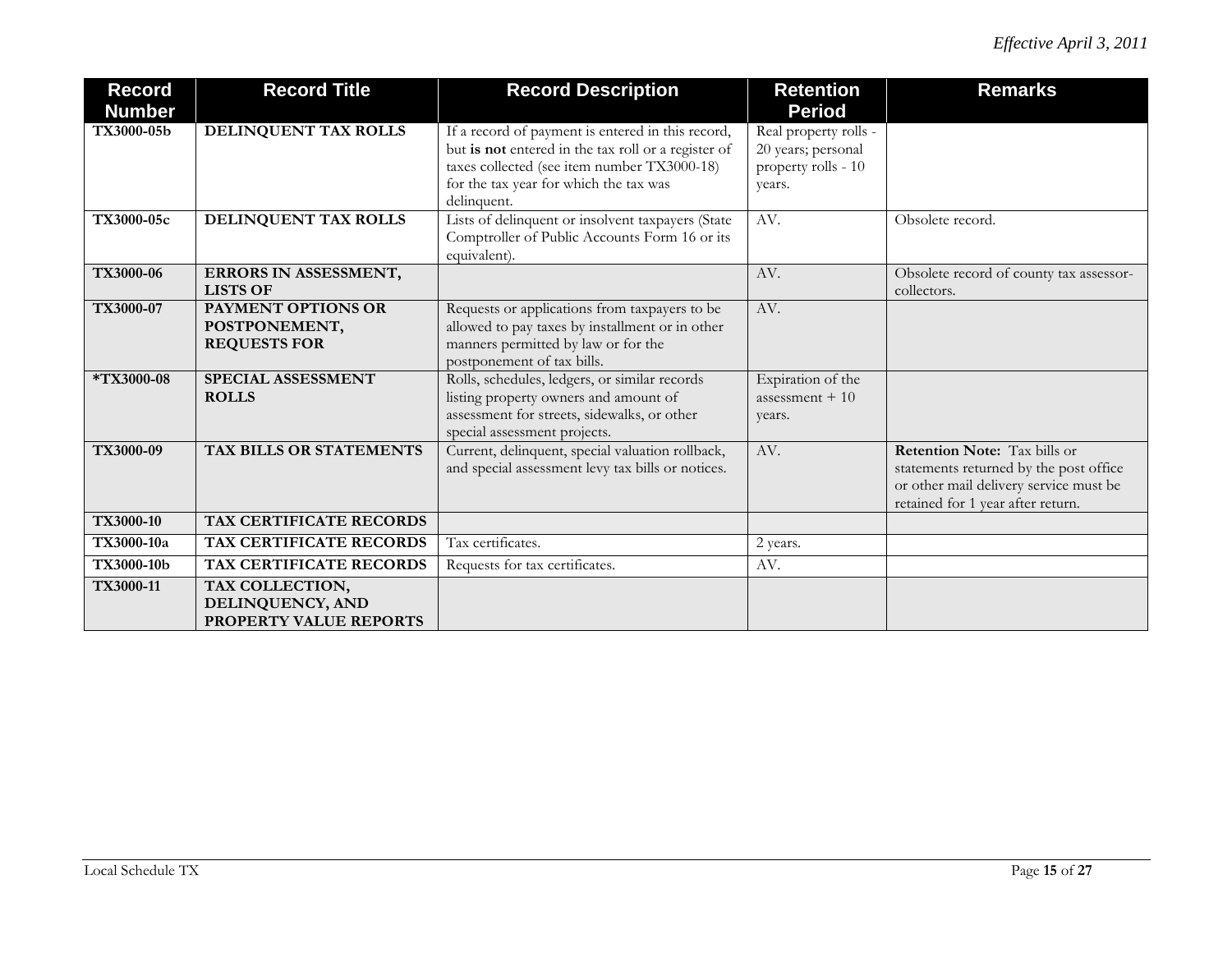| <b>Record</b><br><b>Number</b> | <b>Record Title</b>                                           | <b>Record Description</b>                                                                                                                                                                  | <b>Retention</b><br><b>Period</b> | <b>Remarks</b>                                                                                                                                                                                                                                                                                                            |
|--------------------------------|---------------------------------------------------------------|--------------------------------------------------------------------------------------------------------------------------------------------------------------------------------------------|-----------------------------------|---------------------------------------------------------------------------------------------------------------------------------------------------------------------------------------------------------------------------------------------------------------------------------------------------------------------------|
| TX3000-11a                     | TAX COLLECTION,<br>DELINQUENCY, AND<br>PROPERTY VALUE REPORTS | Reports to governing body of taxing unit.                                                                                                                                                  |                                   | Retention Notes: A monthly or<br>annual tax collection report need be<br>retained only as long as administratively<br>valuable by a tax collector if the record<br>copy of the report is maintained by the<br>clerk or secretary to the governing body<br>of the taxing unit for the retention<br>period indicated.       |
|                                |                                                               | (1)Monthly.                                                                                                                                                                                | $FE + 3 \text{ years}.$           | Review before disposal; some monthly<br>reports of county tax assessor-<br>collectors, especially from the early to<br>mid 20th century, contain lists of<br>persons paying poll or occupation taxes<br>and, consequently, may merit<br><b>PERMANENT</b> retention for historical<br>reasons.                             |
|                                |                                                               | (2) Quarterly.                                                                                                                                                                             | AV.                               | Obsolete record.                                                                                                                                                                                                                                                                                                          |
|                                |                                                               | $(3)$ Annual.                                                                                                                                                                              | PERMANENT.                        |                                                                                                                                                                                                                                                                                                                           |
| <b>TX3000-11b</b>              | TAX COLLECTION,<br>DELINQUENCY, AND<br>PROPERTY VALUE REPORTS | Reports to state agencies.<br>(1) Annual reports to the State Property Tax<br>Board or its successor.                                                                                      | PERMANENT.                        |                                                                                                                                                                                                                                                                                                                           |
|                                |                                                               | (2) Quarterly reports to the State Property Tax<br>Board and annual, quarterly, and monthly<br>reports to the State Comptroller of Public<br>Accounts on state and county taxes collected. | AV.                               | Obsolete record.<br>Retention Note: Many county tax<br>assessor-collectors customarily<br>presented the same annual reports<br>submitted to the State Comptroller of<br>Public Accounts to their commissioners<br>courts. In such instances, the reports<br>must be retained PERMANENTLY as<br>provided in TX3000-11a(3). |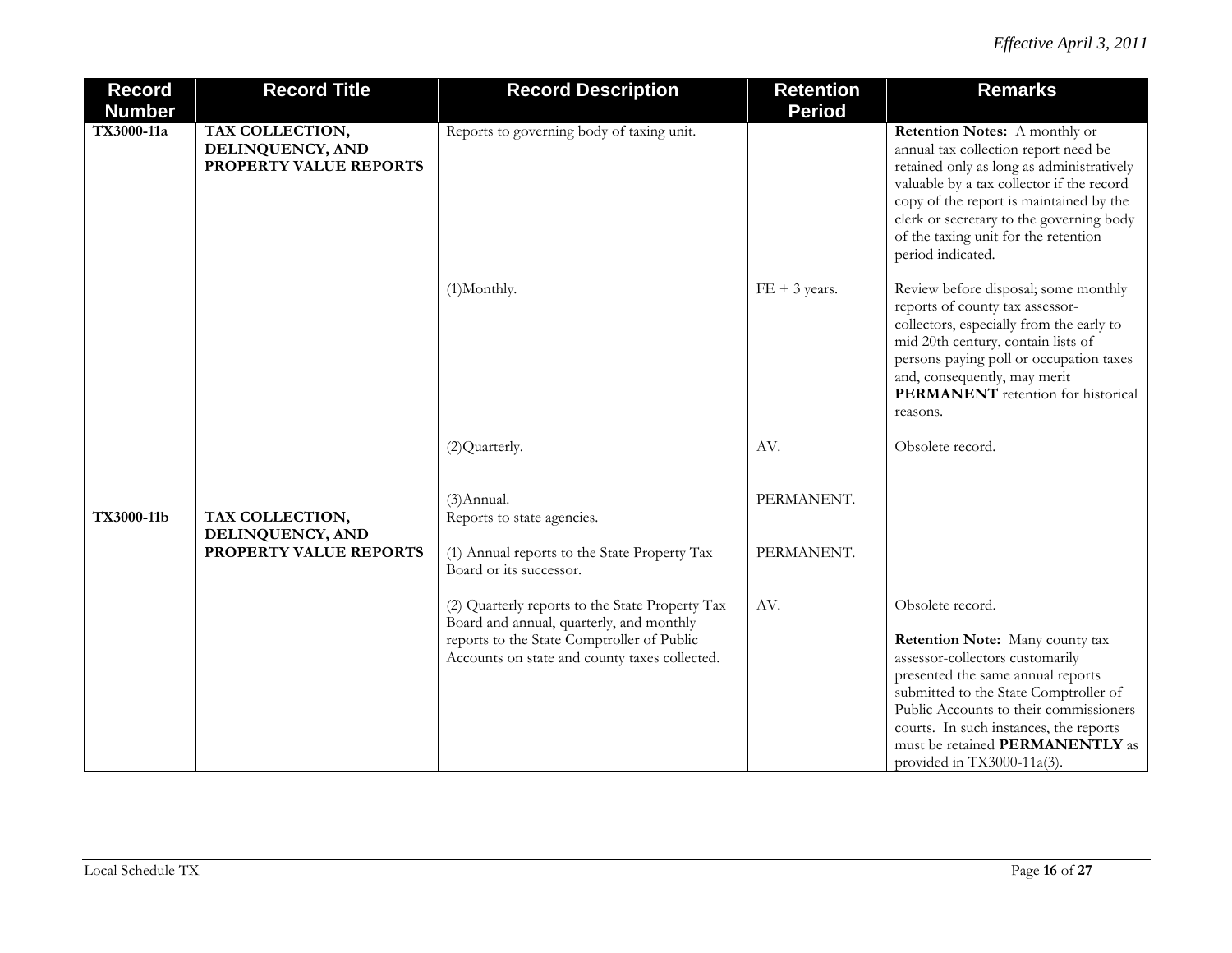| Record<br><b>Number</b> | <b>Record Title</b>                                   | <b>Record Description</b>                                                                                                                                                                             | <b>Retention</b><br><b>Period</b> | <b>Remarks</b>                                                                                                                                                                                                                                                                                                                                                                                                                                                                                                                                                                    |
|-------------------------|-------------------------------------------------------|-------------------------------------------------------------------------------------------------------------------------------------------------------------------------------------------------------|-----------------------------------|-----------------------------------------------------------------------------------------------------------------------------------------------------------------------------------------------------------------------------------------------------------------------------------------------------------------------------------------------------------------------------------------------------------------------------------------------------------------------------------------------------------------------------------------------------------------------------------|
| TX3000-12               | TAX CORRESPONDENCE                                    | Correspondence between a taxing unit and a<br>taxpayer concerning payment problems and<br>similar subjects relating to the assessment and<br>collection of property taxes and special<br>assessments. | 2 years.                          | Retention Notes: a) All<br>correspondence between a taxing unit<br>and taxpayers must be retained for a<br>minimum of 2 years except as noted in<br>(b), but care should be taken in<br>disposing of tax correspondence at the<br>expiration of the 2-year period to make<br>certain that it does not serve as<br>documentation for other record series<br>with longer retention periods noted in<br>this section.<br>b) Routine letters of transmittal (e.g., a<br>letter indicating that payment is<br>enclosed) need be retained only as long<br>as administratively valuable. |
| TX3000-13               | <b>TAX LIEN TRANSFER</b><br><b>RECORD</b>             |                                                                                                                                                                                                       | AV.                               |                                                                                                                                                                                                                                                                                                                                                                                                                                                                                                                                                                                   |
| <b>TX3000-14</b>        | <b>TAX LIENS AND LIEN</b>                             |                                                                                                                                                                                                       | Until release of lien.            |                                                                                                                                                                                                                                                                                                                                                                                                                                                                                                                                                                                   |
|                         | <b>RELEASES ON</b><br><b>MANUFACTURED HOMES</b>       |                                                                                                                                                                                                       |                                   |                                                                                                                                                                                                                                                                                                                                                                                                                                                                                                                                                                                   |
| TX3000-15               | TAX RATE CALCULATION<br><b>WORKSHEETS AND NOTICES</b> | Including both effective and rollback tax rates.                                                                                                                                                      | 3 years.                          |                                                                                                                                                                                                                                                                                                                                                                                                                                                                                                                                                                                   |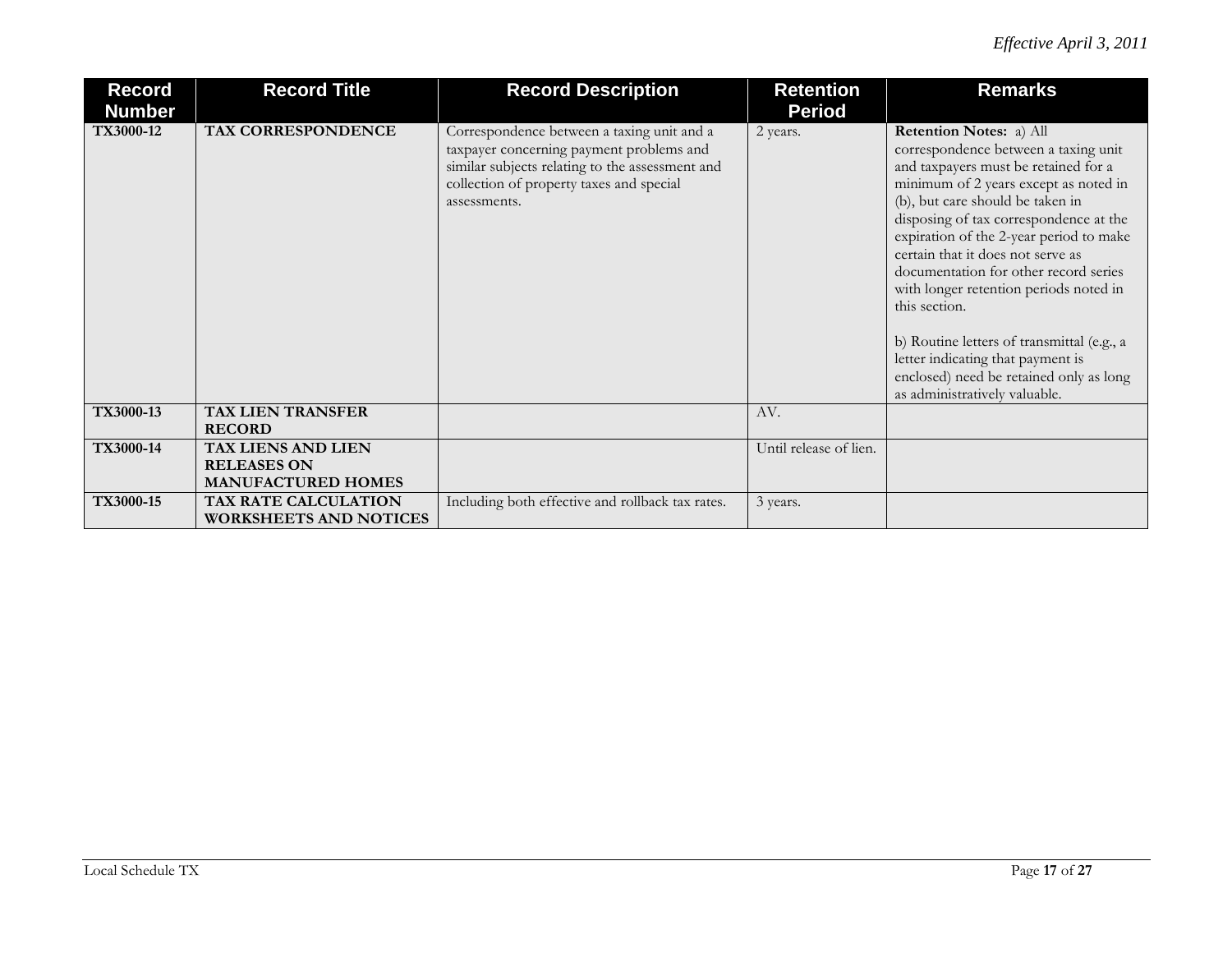| <b>Record</b><br><b>Number</b> | <b>Record Title</b>                    | <b>Record Description</b>                                                                                                                                                                                                                                                                        | <b>Retention</b><br><b>Period</b> | <b>Remarks</b>                                                                                                                                                                                                                                                                                                                                                                                                                                                                                                                                                                                                                                                                                                                                                                                                                                                                                                                                                                                                                                                                                                                                                                   |
|--------------------------------|----------------------------------------|--------------------------------------------------------------------------------------------------------------------------------------------------------------------------------------------------------------------------------------------------------------------------------------------------|-----------------------------------|----------------------------------------------------------------------------------------------------------------------------------------------------------------------------------------------------------------------------------------------------------------------------------------------------------------------------------------------------------------------------------------------------------------------------------------------------------------------------------------------------------------------------------------------------------------------------------------------------------------------------------------------------------------------------------------------------------------------------------------------------------------------------------------------------------------------------------------------------------------------------------------------------------------------------------------------------------------------------------------------------------------------------------------------------------------------------------------------------------------------------------------------------------------------------------|
| TX3000-16                      | <b>TAX RECEIPTS</b>                    | Copies or stubs of receipts issued for the<br>payment of current or delinquent property taxes,<br>special assessments, or for redemption of real<br>property sold at a tax sale, including those for<br>split, partial, installment, and conditional<br>payments and for payments under protest. | $FE + 3 \text{ years}.$           | Retention Notes: a) Retrospective tax<br>receipts issued under Texas Tax Code,<br>Section 31.075 showing that taxes have<br>been paid for one or more previous tax<br>years need be retained only as long as<br>administratively valuable unless the<br>retrospective information is included on<br>a receipt for the payment of current<br>taxes, in which case the receipt must be<br>retained for 3 years.<br>b) This record group includes the<br>following receipts or certificates, once<br>widely used by county tax offices:<br>insolvent receipts (Form 2P40-2.24),<br>judgment receipts (Form 2P40-7.29),<br>supplemental receipts (Form 2P40-<br>2.25), redemption receipts (Form V-<br>2.333 and 2P40-7.333), corrections<br>receipts (Form 2P40-2.112 and 2P40-<br>2.116), and cancellation receipts (Form<br>2P40-7.99) or their equivalent.<br>c) In tax offices in which multi-copy tax<br>receipts are used and more than one<br>copy is kept by the collector for<br>administrative purposes, only one copy<br>must be retained for the 3-year retention<br>period. The other copy or copies need<br>be retained only as long as<br>administratively valuable. |
| TX3000-17                      | TAX REFUND,<br><b>APPLICATIONS FOR</b> |                                                                                                                                                                                                                                                                                                  | $FE + 3$ years.                   |                                                                                                                                                                                                                                                                                                                                                                                                                                                                                                                                                                                                                                                                                                                                                                                                                                                                                                                                                                                                                                                                                                                                                                                  |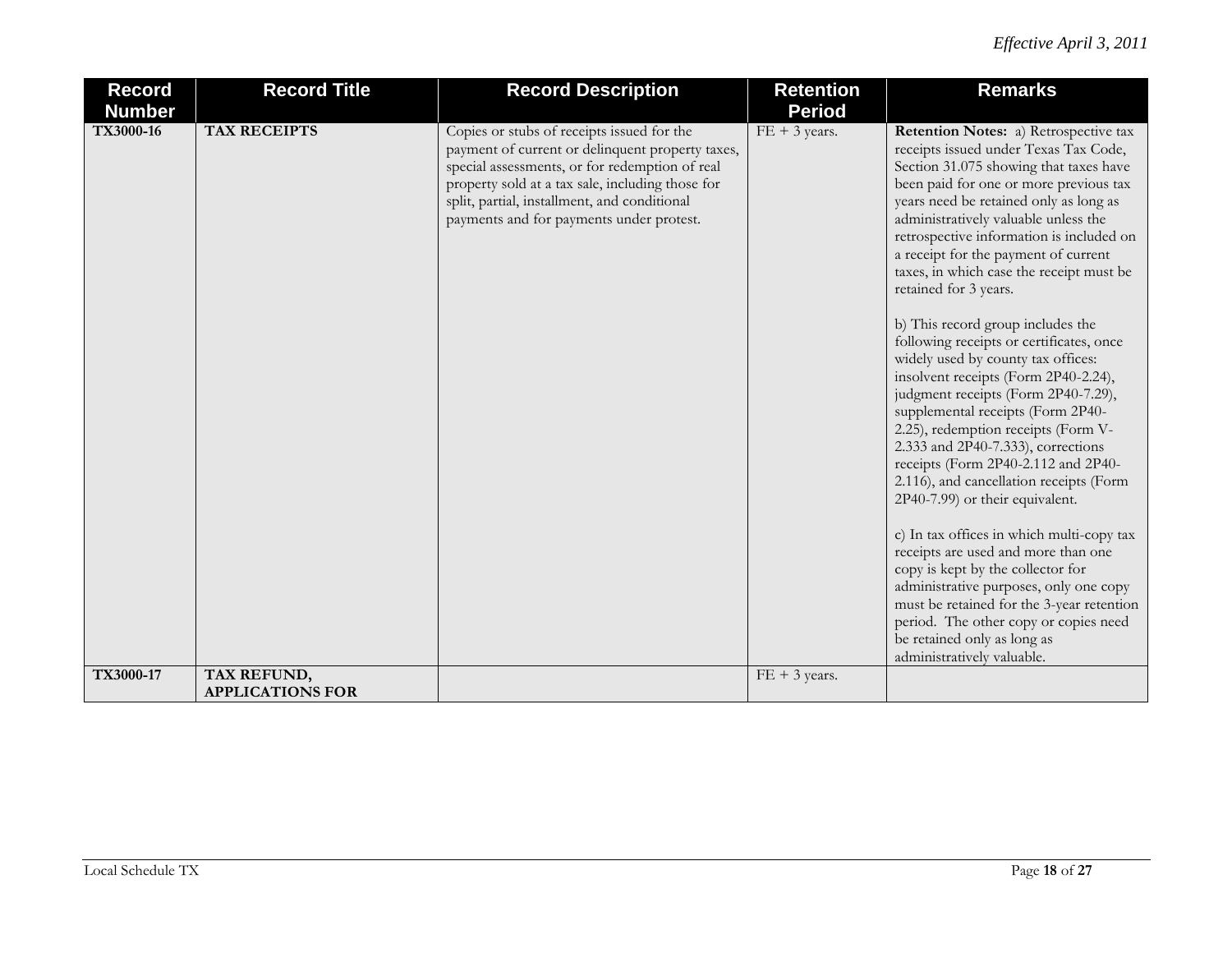| <b>Record</b><br><b>Number</b> | <b>Record Title</b>                                  | <b>Record Description</b>                                                                                                                                                                                                                                            | <b>Retention</b><br><b>Period</b>                                                                                                                                                                                                                            | <b>Remarks</b>                                                                                                                                                                                                                                                                                                                                                                                                                                           |
|--------------------------------|------------------------------------------------------|----------------------------------------------------------------------------------------------------------------------------------------------------------------------------------------------------------------------------------------------------------------------|--------------------------------------------------------------------------------------------------------------------------------------------------------------------------------------------------------------------------------------------------------------|----------------------------------------------------------------------------------------------------------------------------------------------------------------------------------------------------------------------------------------------------------------------------------------------------------------------------------------------------------------------------------------------------------------------------------------------------------|
| TX3000-18                      | <b>TAX ROLLS</b>                                     | Consolidated tax roll and any supplemental tax<br>roll for both rendered and unrendered property<br>for each tax year or, if a consolidated tax roll is<br>not maintained, all component tax rolls for each<br>tax year, including summaries and<br>recapitulations. | Real property rolls -<br>20 years; personal<br>property rolls - 10<br>years, subject to the<br>exceptions noted in the<br>Appendix on page 25.                                                                                                               | Retention Notes: a) In any taxing unit,<br>if a record of the payment of property<br>taxes is not posted in the tax roll, but in<br>a separate register of taxes collected, the<br>register must be retained for the same<br>period as the tax roll.                                                                                                                                                                                                     |
|                                |                                                      | (See item number TX3000-05 for delinquent tax<br>rolls; item number TX3000-08 for special<br>assessment rolls.)                                                                                                                                                      |                                                                                                                                                                                                                                                              | b) Consolidated rolls detailing both real<br>and personal property taxes due must be<br>retained for 20 years.                                                                                                                                                                                                                                                                                                                                           |
|                                |                                                      |                                                                                                                                                                                                                                                                      |                                                                                                                                                                                                                                                              | c) Preliminary drafts and proofs of a tax<br>roll need be retained only as long as<br>administratively valuable after approval<br>of the final roll by the governing body.                                                                                                                                                                                                                                                                               |
| TX3000-19                      | <b>TAX SEIZURE AND</b><br><b>FORECLOSURE RECORDS</b> | Records relating to the seizure of personal<br>property or the institution of delinquent tax<br>suits.                                                                                                                                                               |                                                                                                                                                                                                                                                              |                                                                                                                                                                                                                                                                                                                                                                                                                                                          |
| TX3000-19a                     | TAX SEIZURE AND<br><b>FORECLOSURE RECORDS</b>        | Tax warrants, petitions, citations, surety bonds,<br>notices of sale, pertinent correspondence, and<br>similar documentation.                                                                                                                                        | AV from, as<br>applicable,<br>1) date of sale.<br>2) date of resale if<br>property purchased<br>by taxing unit.<br>3) date of final<br>court judgment if<br>no sale ordered.<br>4) from date of<br>dismissal if suit<br>dismissed on<br>motion of plaintiff. | <b>Retention Note:</b> Any record that is<br>customarily maintained in tax seizure<br>and foreclosure files in a taxing unit that<br>is of a type noted elsewhere in this<br>schedule must be retained for the<br>retention period of that type; e.g., a tax<br>receipt issued for the payment of taxes<br>on property involved in a seizure or<br>foreclosure action must be retained for<br>$FE + 3$ years as required under item<br>number TX3000-16. |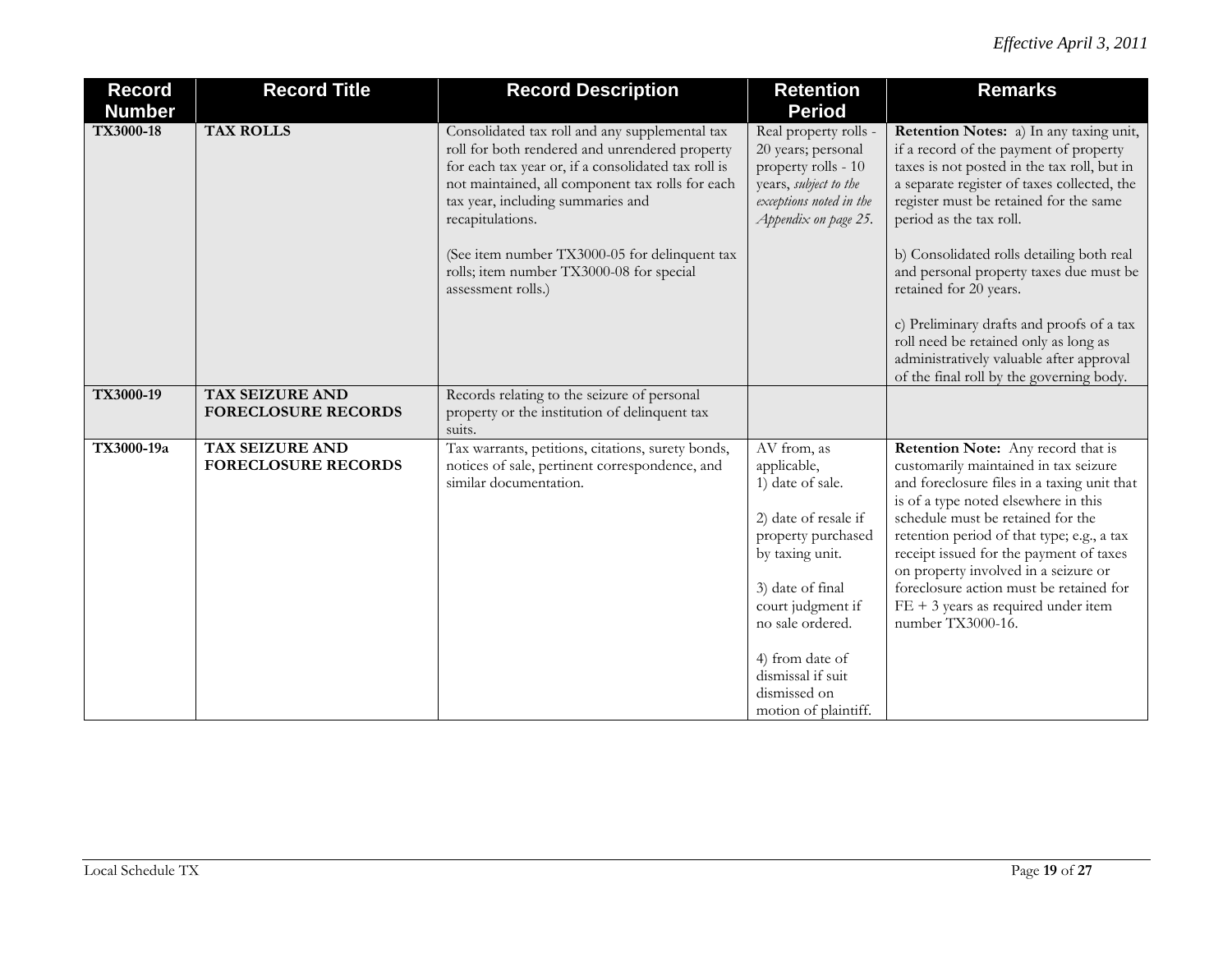| <b>Record</b><br><b>Number</b> | <b>Record Title</b>                                  | <b>Record Description</b>                                                                                                                    | <b>Retention</b><br><b>Period</b> | <b>Remarks</b>                                                                                                                                                                                |
|--------------------------------|------------------------------------------------------|----------------------------------------------------------------------------------------------------------------------------------------------|-----------------------------------|-----------------------------------------------------------------------------------------------------------------------------------------------------------------------------------------------|
| TX3000-19b                     | <b>TAX SEIZURE AND</b><br><b>FORECLOSURE RECORDS</b> | A record in some form listing property sold at<br>tax sale and its purchaser or purchasers; or, if<br>purchased by a taxing unit, at resale. | PERMANENT.                        | <b>Retention Note:</b> Records of sale under<br>this subgroup include obsolete State<br>Comptroller of Public Accounts Form<br>93 (Report of Land Sold Under<br>Judgment and Redeemed) or its |
|                                |                                                      |                                                                                                                                              |                                   | equivalent and Form 20 (Report of<br>Land Sold Under Judgment) or its<br>equivalent, formerly required of county<br>tax assessor-collectors.                                                  |

## **PART 3: MOTOR VEHICLE AND BOAT LICENSING AND REGISTRATION RECORDS**

**Retention Notes:** ACCOUNTING RECORDS OF MOTOR VEHICLE AND BOAT LICENSING AND REGISTRATION - For accounting and banking records relating to motor vehicle licensing not noted in this part, use Part 2 of Local Schedule GR.

| <b>Record</b> | <b>Record Title</b>       | <b>Record Description</b>                        | <b>Retention</b>        | <b>Remarks</b>   |
|---------------|---------------------------|--------------------------------------------------|-------------------------|------------------|
| <b>Number</b> |                           |                                                  | <b>Period</b>           |                  |
| TX3025-01     | <b>BOAT AND OUTBOARD</b>  |                                                  |                         |                  |
|               | <b>MOTOR REGISTRATION</b> |                                                  |                         |                  |
|               | <b>RECORDS</b>            |                                                  |                         |                  |
| TX3025-01a    | <b>BOAT AND OUTBOARD</b>  | Registration receipts (including any refund      | $FE + 3 \text{ years}.$ |                  |
|               | <b>MOTOR REGISTRATION</b> | documentation).                                  |                         |                  |
|               | <b>RECORDS</b>            |                                                  |                         |                  |
| TX3025-01b    | <b>BOAT AND OUTBOARD</b>  | Reports to the Texas Parks and Wildlife          | $FE + 3$ years.         |                  |
|               | <b>MOTOR REGISTRATION</b> | Department.                                      |                         |                  |
|               | <b>RECORDS</b>            |                                                  |                         |                  |
| TX3025-02     | <b>DRIVERS LICENSING</b>  | All records, including reports to the Texas      | AV.                     | Obsolete record. |
|               | <b>RECORDS</b>            | Department of Public Safety and duplicate        |                         |                  |
|               |                           | licenses, relating to the licensing of operators |                         |                  |
|               |                           | and chauffeurs.                                  |                         |                  |
| TX3025-03     | <b>MOTOR VEHICLE</b>      |                                                  |                         |                  |
|               | <b>AFFIDAVITS AND</b>     |                                                  |                         |                  |
|               | <b>APPLICATIONS</b>       |                                                  |                         |                  |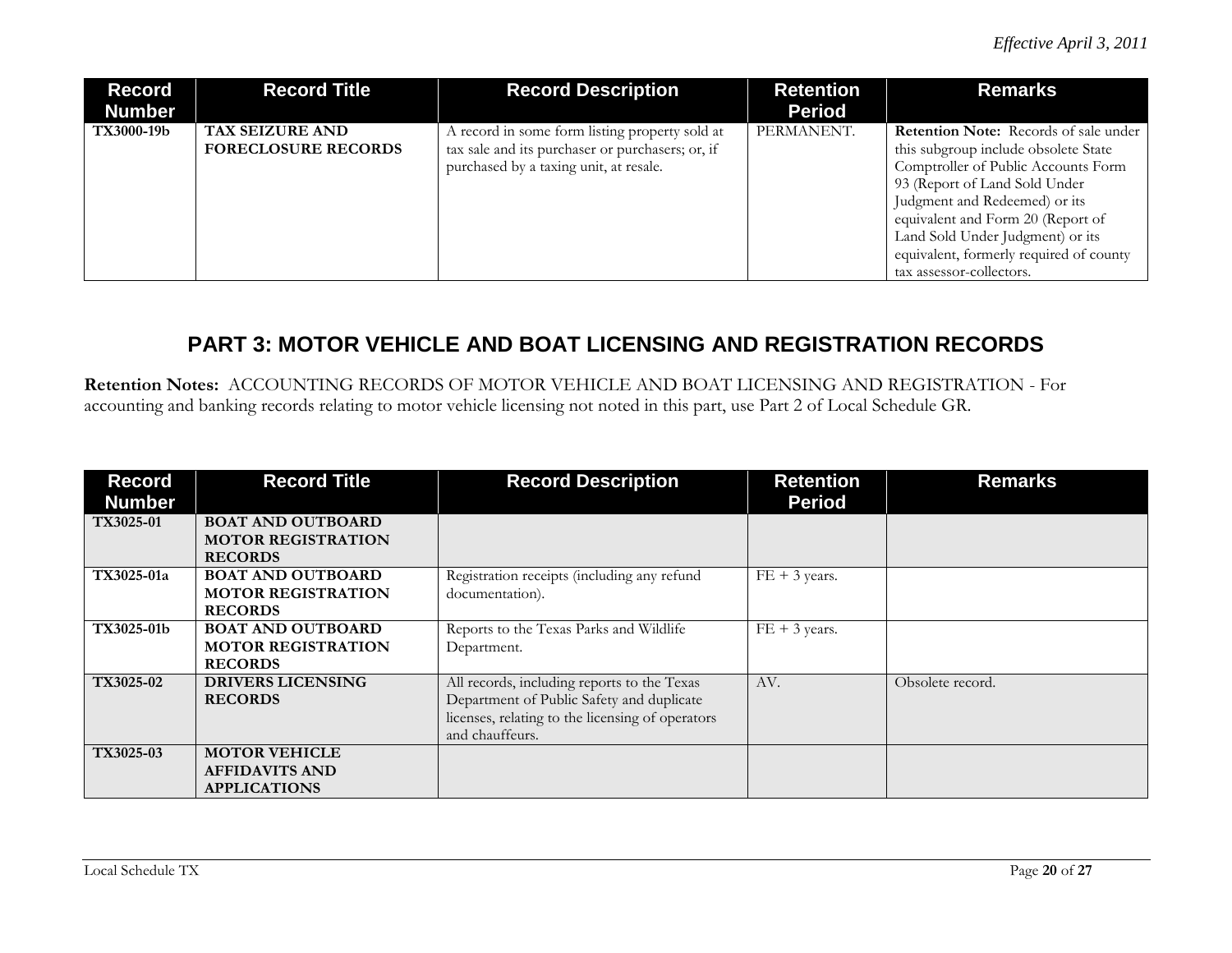| <b>Record</b> | <b>Record Title</b>                                                  | <b>Record Description</b>                                                                                                                       | <b>Retention</b>    | <b>Remarks</b>                                                                                                                                                                                                                                                                                                                                                                        |
|---------------|----------------------------------------------------------------------|-------------------------------------------------------------------------------------------------------------------------------------------------|---------------------|---------------------------------------------------------------------------------------------------------------------------------------------------------------------------------------------------------------------------------------------------------------------------------------------------------------------------------------------------------------------------------------|
| <b>Number</b> |                                                                      |                                                                                                                                                 | <b>Period</b>       |                                                                                                                                                                                                                                                                                                                                                                                       |
| TX3025-03a    | <b>MOTOR VEHICLE</b><br><b>AFFIDAVITS AND</b><br><b>APPLICATIONS</b> | Seller, Donor, or Trader's Affidavit; Seller,<br>Donor, or Trader's Affidavit for Dealers or<br>Lessors; and Motor Vehicle Rental Certificates. | See retention note. | Retention Note: County tax assessor-<br>collectors are not required to retain<br>copies of these affidavits after the<br>transmittal of the originals to the State<br>Comptroller of Public Accounts. Any<br>affidavits dated April 30, 1976, or<br>earlier, prior to the institution of the<br>transmittal procedure, need be retained<br>only as long as administratively valuable. |
| TX3025-03b    | <b>MOTOR VEHICLE</b>                                                 | All other affidavits or applications relating to                                                                                                | 2 years.            |                                                                                                                                                                                                                                                                                                                                                                                       |
|               | <b>AFFIDAVITS AND</b>                                                | motor vehicle registration, permitting, or                                                                                                      |                     |                                                                                                                                                                                                                                                                                                                                                                                       |
|               | <b>APPLICATIONS</b>                                                  | licensing in those instances in which the county                                                                                                |                     |                                                                                                                                                                                                                                                                                                                                                                                       |
|               |                                                                      | tax assessor-collector retains a copy of the                                                                                                    |                     |                                                                                                                                                                                                                                                                                                                                                                                       |
|               |                                                                      | affidavit or application by law or regulation.                                                                                                  |                     |                                                                                                                                                                                                                                                                                                                                                                                       |
| TX3025-04     | <b>MOTOR VEHICLE</b>                                                 | Daily, weekly, or monthly reports on the                                                                                                        |                     |                                                                                                                                                                                                                                                                                                                                                                                       |
|               | <b>COLLECTION AND DATA</b><br><b>REPORTS</b>                         | collection of motor vehicle registration fees and<br>sales taxes and other data concerning motor                                                |                     |                                                                                                                                                                                                                                                                                                                                                                                       |
|               |                                                                      | vehicle registration and sale as may be required                                                                                                |                     |                                                                                                                                                                                                                                                                                                                                                                                       |
|               |                                                                      | by law or regulation.                                                                                                                           |                     |                                                                                                                                                                                                                                                                                                                                                                                       |
|               |                                                                      |                                                                                                                                                 |                     |                                                                                                                                                                                                                                                                                                                                                                                       |
| *TX3025-04a   | <b>MOTOR VEHICLE</b><br><b>COLLECTION AND DATA</b><br><b>REPORTS</b> | Reports to the Texas Department of Motor<br>Vehicles.                                                                                           | AV.                 |                                                                                                                                                                                                                                                                                                                                                                                       |
| *TX3025-04b   | <b>MOTOR VEHICLE</b>                                                 | Reports to the State Comptroller of Public                                                                                                      | AV.                 |                                                                                                                                                                                                                                                                                                                                                                                       |
|               | <b>COLLECTION AND DATA</b>                                           | Accounts.                                                                                                                                       |                     |                                                                                                                                                                                                                                                                                                                                                                                       |
|               | <b>REPORTS</b>                                                       |                                                                                                                                                 |                     |                                                                                                                                                                                                                                                                                                                                                                                       |
| TX3025-05     | <b>MOTOR VEHICLE RECEIPTS</b>                                        | Including voided receipts and letters of protest                                                                                                |                     |                                                                                                                                                                                                                                                                                                                                                                                       |
|               |                                                                      | accompanying payment.                                                                                                                           |                     |                                                                                                                                                                                                                                                                                                                                                                                       |
| *TX3025-05a   | <b>MOTOR VEHICLE RECEIPTS</b>                                        | Registration receipts.                                                                                                                          | AV.                 |                                                                                                                                                                                                                                                                                                                                                                                       |
| *TX3025-05b   | <b>MOTOR VEHICLE RECEIPTS</b>                                        | Tax receipts for the sale of motor vehicles or                                                                                                  | AV.                 |                                                                                                                                                                                                                                                                                                                                                                                       |
|               |                                                                      | boats or any other type of receipt involving                                                                                                    |                     |                                                                                                                                                                                                                                                                                                                                                                                       |
|               |                                                                      | monies remittable to and subject to audit by the                                                                                                |                     |                                                                                                                                                                                                                                                                                                                                                                                       |
| TX3025-06     | <b>MOTOR VEHICLE REFUND</b>                                          | State Comptroller of Public Accounts.                                                                                                           |                     |                                                                                                                                                                                                                                                                                                                                                                                       |
|               | <b>DOCUMENTATION</b>                                                 | Documentation concerning the refund of motor<br>vehicle taxes or registration fees.                                                             |                     |                                                                                                                                                                                                                                                                                                                                                                                       |
| *TX3025-06a   | MOTOR VEHICLE REFUND                                                 | Refunds of registration fees.                                                                                                                   | AV.                 |                                                                                                                                                                                                                                                                                                                                                                                       |
|               | <b>DOCUMENTATION</b>                                                 |                                                                                                                                                 |                     |                                                                                                                                                                                                                                                                                                                                                                                       |
| *TX3025-06b   | <b>MOTOR VEHICLE REFUND</b>                                          | Refund of taxes.                                                                                                                                | AV.                 |                                                                                                                                                                                                                                                                                                                                                                                       |
|               | <b>DOCUMENTATION</b>                                                 |                                                                                                                                                 |                     |                                                                                                                                                                                                                                                                                                                                                                                       |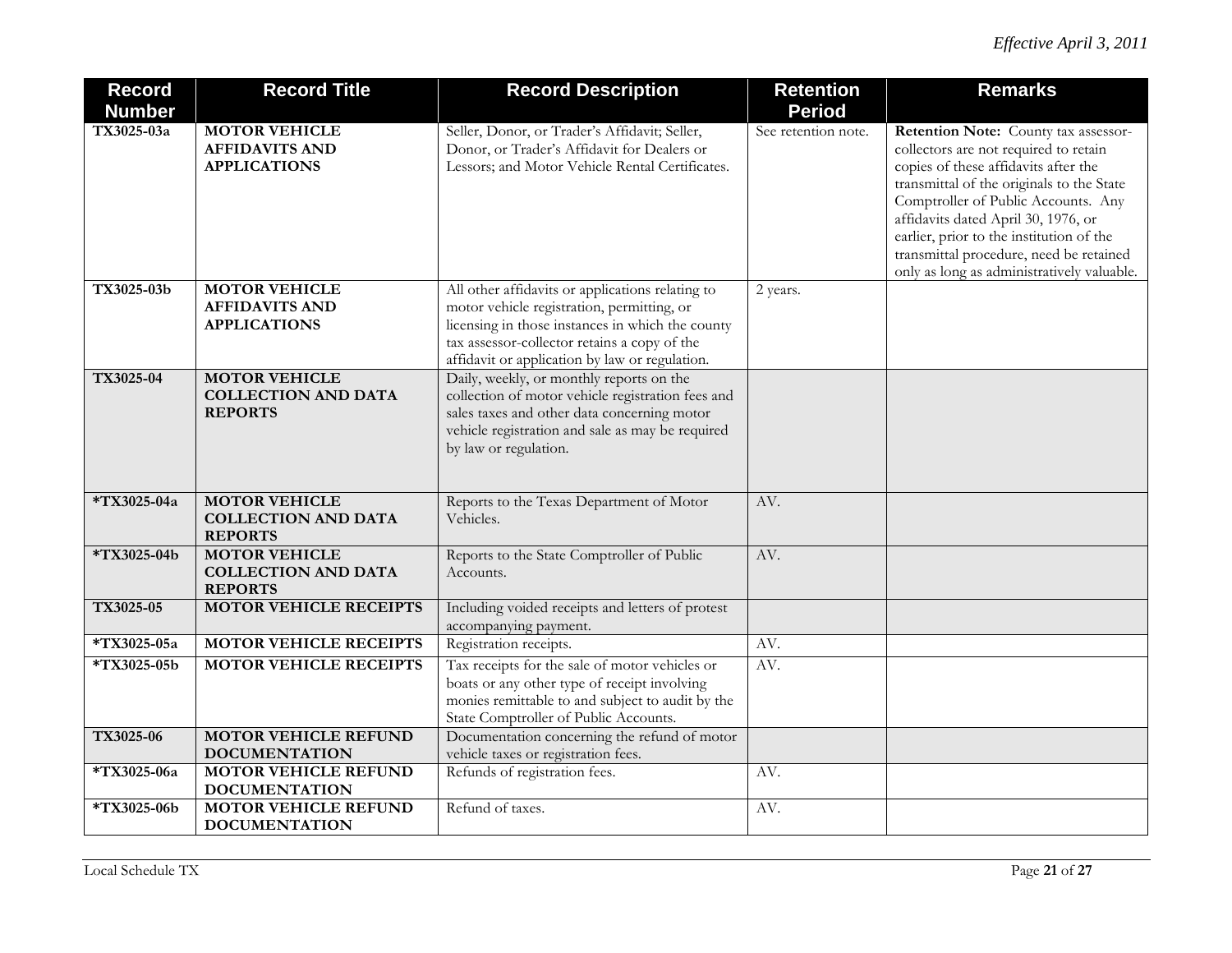| <b>Record</b><br><b>Number</b> | <b>Record Title</b>         | <b>Record Description</b>                          | <b>Retention</b><br><b>Period</b> | <b>Remarks</b>                      |
|--------------------------------|-----------------------------|----------------------------------------------------|-----------------------------------|-------------------------------------|
| TX3025-07                      | <b>MOTOR VEHICLE</b>        |                                                    |                                   |                                     |
|                                | <b>REGISTRATION LISTS</b>   |                                                    |                                   |                                     |
| TX3025-07a                     | <b>MOTOR VEHICLE</b>        | Any list or register of motor vehicles licensed in | PERMANENT.                        |                                     |
|                                | <b>REGISTRATION LISTS</b>   | a county showing name and address of owner,        |                                   |                                     |
|                                |                             | license number, and date registered from the       |                                   |                                     |
|                                |                             | period 1907 to 1917, prior to the creation of the  |                                   |                                     |
|                                |                             | State Department of Highways and Public            |                                   |                                     |
|                                |                             | Transportation.                                    |                                   |                                     |
| TX3025-07b                     | <b>MOTOR VEHICLE</b>        | Lists of motor vehicles registered in a county     | US.                               |                                     |
|                                | <b>REGISTRATION LISTS</b>   | other than those noted in (a).                     |                                   |                                     |
| TX3025-08                      | <b>MOTOR VEHICLE TITLE</b>  | Administrative and evidentiary records of motor    | 5 years from date                 |                                     |
|                                | <b>HEARING</b>              | vehicle title hearings held before a tax assessor- | judgment rendered                 |                                     |
|                                | <b>DOCUMENTATION</b>        | collector or authorized deputy.                    | in hearing.                       |                                     |
| TX3025-09                      | <b>VALIDATION STICKER</b>   |                                                    | 2 years.                          |                                     |
|                                | <b>BOOKS</b>                |                                                    |                                   |                                     |
| *TX3025-10                     | <b>DISABLED LICENSES OR</b> | Applications for disabled licenses or placards,    |                                   |                                     |
|                                | PLACARDS, APPLICATIONS      | including all associated documentation required    |                                   |                                     |
|                                | <b>FOR</b>                  | by the terms of the application.                   |                                   |                                     |
| *TX3025-10a                    | <b>DISABLED LICENSES OR</b> | Applications for permanent disability.             | 4 years.                          |                                     |
|                                | PLACARDS, APPLICATIONS      |                                                    |                                   |                                     |
|                                | <b>FOR</b>                  |                                                    |                                   |                                     |
| *TX3025-10b                    | <b>DISABLED LICENSES OR</b> | Applications for temporary disability.             | 6 months.                         |                                     |
|                                | PLACARDS, APPLICATIONS      |                                                    |                                   |                                     |
|                                | <b>FOR</b>                  |                                                    |                                   |                                     |
| *TX3025-11                     | PRIVATE PARTY MOTOR         | Certified appraisals of the value of a motor       | $FE + 4 \text{ years}.$           | By regulation $-34$ TAC 3.79(d)(5). |
|                                | VEHICLE SALES, APPRAISAL    | vehicle provided by a motor vehicle dealer         |                                   |                                     |
|                                | <b>OF</b>                   | subject to Transportation Code Chapter 503,        |                                   |                                     |
|                                |                             | Subchapter B or by a licensed insurance adjuster   |                                   |                                     |
|                                |                             | relating to the private sale of a motor vehicle.   |                                   |                                     |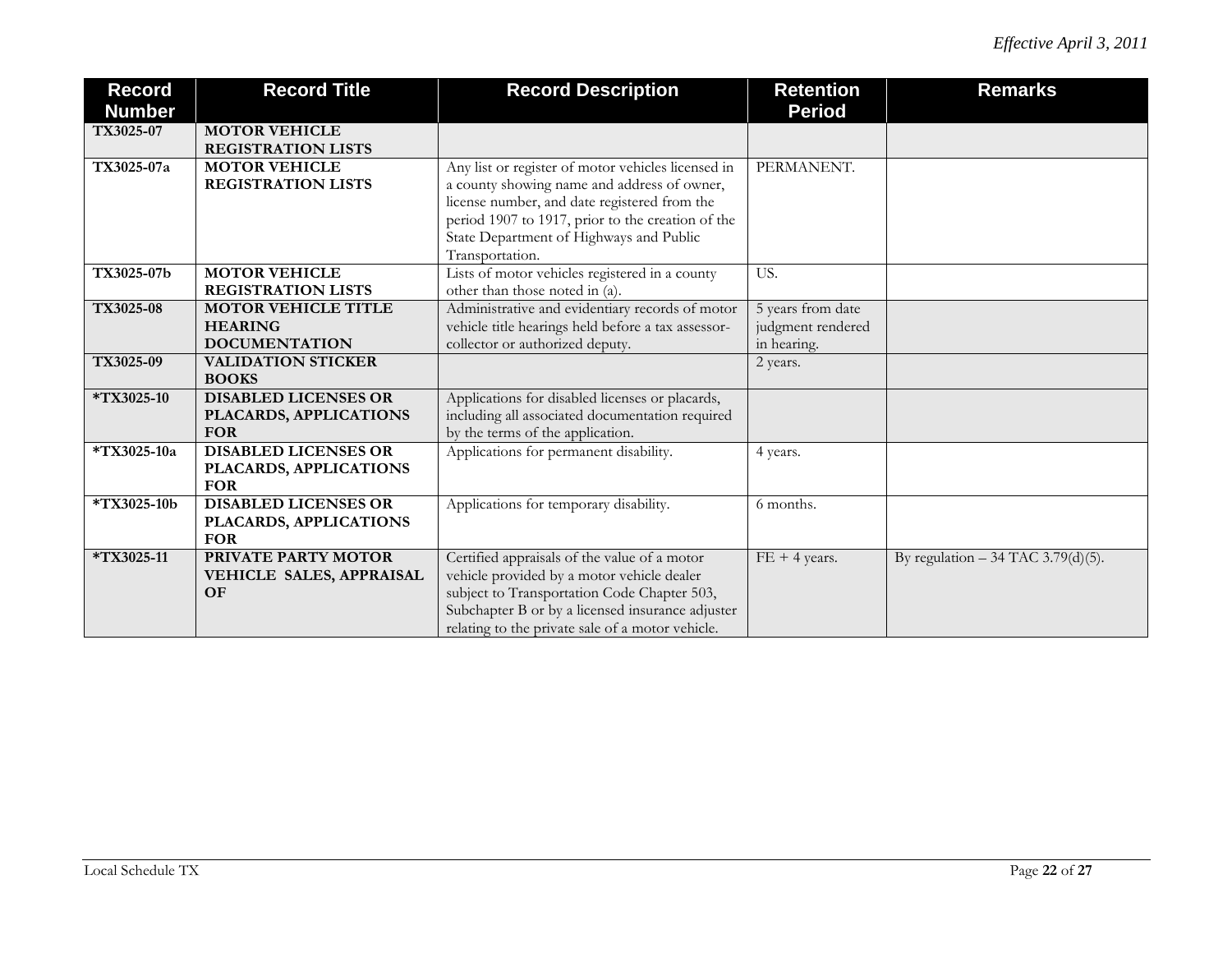# **PART 4: LIQUOR LICENSING RECORDS**

**Retention Note:** ACCOUNTING RECORDS OF LIQUOR LICENSING - For accounting and banking records relating to liquor licensing, other than the receipts noted in this part, use Part 2 of Local Schedule GR.

| <b>Record</b><br><b>Number</b> | <b>Record Title</b>                                 | <b>Record Description</b>                                                               | <b>Retention</b><br><b>Period</b>      | <b>Remarks</b>                                                                                                                                                                                                                                                                                                      |
|--------------------------------|-----------------------------------------------------|-----------------------------------------------------------------------------------------|----------------------------------------|---------------------------------------------------------------------------------------------------------------------------------------------------------------------------------------------------------------------------------------------------------------------------------------------------------------------|
| TX3050-01                      | <b>LIQUOR LICENSE</b><br><b>APPLICATION RECORDS</b> | Liquor license applications, court orders and<br>judgments, license copies, and similar | 1 year after<br>expiration,            |                                                                                                                                                                                                                                                                                                                     |
|                                |                                                     | documentation relating to the approval and<br>issuance of liquor licenses.              | cancellation, or<br>denial of license. |                                                                                                                                                                                                                                                                                                                     |
| TX3050-02                      | <b>LIQUOR LICENSING</b><br><b>RECEIPTS</b>          | Receipts issued for the payment of liquor<br>licensing fees.                            | $FE + 3 \text{ years}.$                |                                                                                                                                                                                                                                                                                                                     |
| TX3050-03                      | <b>LIQUOR LICENSE REGISTER</b>                      | Record or register of liquor licenses issued.                                           | AV.                                    | <b>Retention Note:</b> This record includes<br>only that of the type described<br>maintained by county tax assessor-<br>collectors or other tax collectors. For<br>liquor licensing dockets and other<br>records maintained by county clerks see<br>Section 3-9 of Local Schedule CC<br>(Records of County Clerks). |

# **PART 5: OCCUPATION TAX RECORDS**

**Retention Note:** Occupation tax records are obsolete and were maintained principally by county tax assessor-collectors. **Do not confuse**  records listed in this part with records of licenses and permits issued in local governments, which involve the payment of **fees,** not **taxes.** For accounting and other records arising from the issuance of permits or licenses by local governments see Local Schedule GR and other commission schedules.

| <b>Record</b><br><b>Number</b> | <b>Record Title</b>            | <b>Record Description</b>                             | <b>Retention</b><br><b>Period</b> | <b>Remarks</b> |
|--------------------------------|--------------------------------|-------------------------------------------------------|-----------------------------------|----------------|
| $TX3075-01$                    | <b>OCCUPATION TAX RECEIPTS</b> |                                                       | AV.                               |                |
| <b>TX3075-02</b>               | <b>OCCUPATION TAX RECORD</b>   | Record or register of payment of occupation<br>taxes. | PERMANENT.                        |                |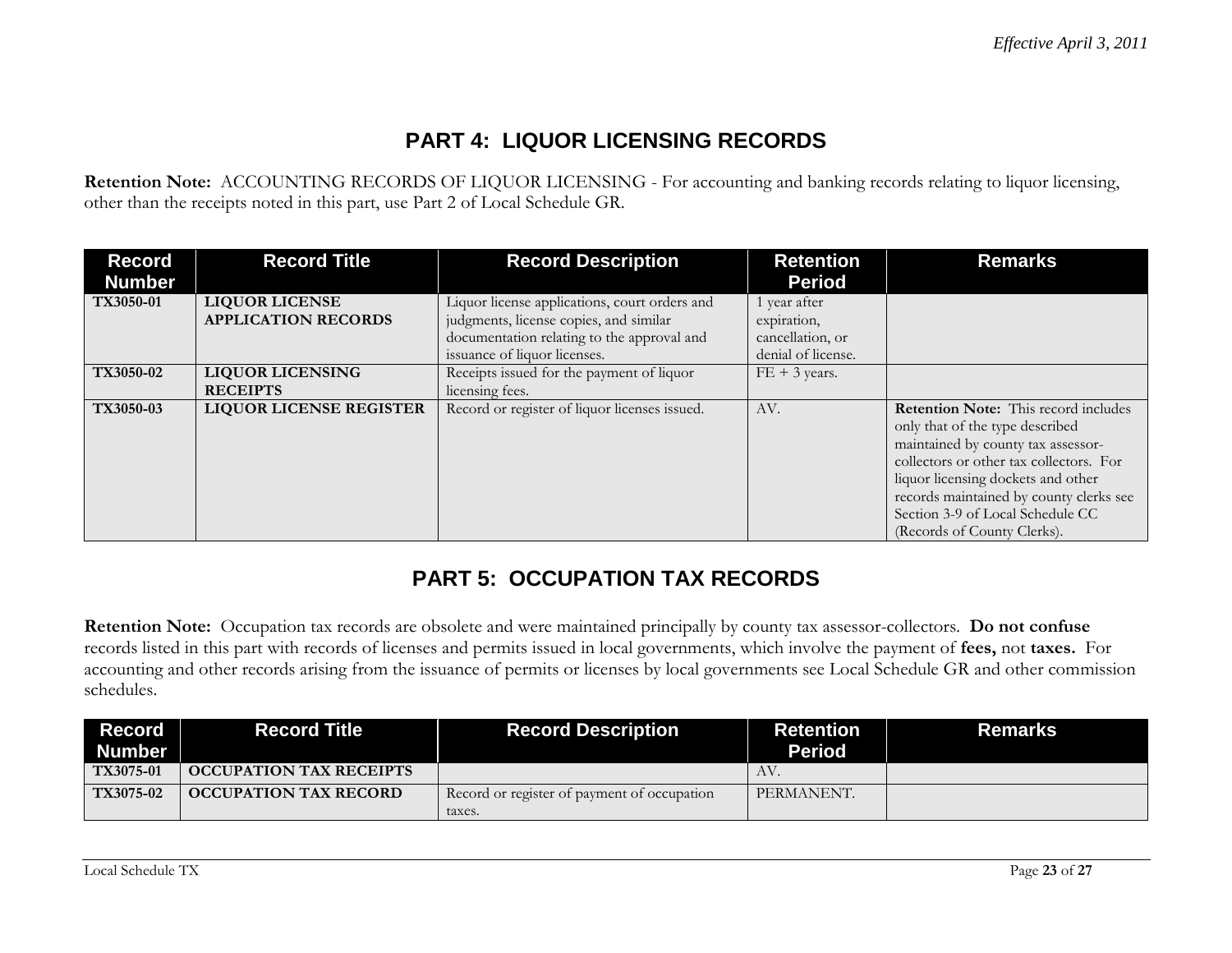# **PART 6: MISCELLANEOUS RECORDS OF COUNTY TAX ASSESSOR-COLLECTORS**

**Retention Note:** For voter registration and poll tax records see Local Schedule EL.

| <b>Record</b>    | <b>Record Title</b>                         | <b>Record Description</b> | <b>Retention</b> | <b>Remarks</b>                                                                                                                                                                                                                                                                                                                                                                                             |
|------------------|---------------------------------------------|---------------------------|------------------|------------------------------------------------------------------------------------------------------------------------------------------------------------------------------------------------------------------------------------------------------------------------------------------------------------------------------------------------------------------------------------------------------------|
| <b>Number</b>    |                                             |                           | <b>Period</b>    |                                                                                                                                                                                                                                                                                                                                                                                                            |
| <b>TX4000-01</b> | <b>CENSUS RECORDS</b>                       |                           | PERMANENT.       | Obsolete record.<br>Retention Note: County tax assessor-<br>collectors were responsible for<br>conducting censuses of school-age<br>children from 1854 to 1885. They also,<br>on an irregular basis, conducted<br>agricultural censuses and censuses of all<br>persons within households from the<br>mid to late 19th century. All census<br>records must be retained<br><b>PERMANENTLY</b> for historical |
|                  |                                             |                           |                  | reasons.                                                                                                                                                                                                                                                                                                                                                                                                   |
| TX4000-02        | <b>MILITIA ENROLLMENT</b><br><b>RECORDS</b> |                           | PERMANENT.       | Obsolete record.                                                                                                                                                                                                                                                                                                                                                                                           |

#### **APPENDIX**

The Texas State Library and Archives Commission has microfilm copies of the county tax rolls for each county from the year of the county's creation through the production of the first countywide appraisal roll by its appraisal district, except as noted in Parts 1 and 2 of this appendix. The tax rolls in the holdings of the Commission will be retained **PERMANENTLY**. In order to preserve a complete run of tax rolls for each county until the county's first countywide appraisal roll, tax rolls for the tax years noted in this appendix must be retained **PERMANENTLY** by the county indicated. Tax rolls for tax years after the last date indicated for each county, and after 1981 in those counties marked "none," may be destroyed in accordance with the retention period detailed in item number 3000-18 (Tax Rolls). Appraisal rolls must be retained **PERMANENTLY** by appraisal districts.

Part 1: It is an exception to the retention period for Tax Rolls (see item number 3000-18) that any county, municipal, school district, or special purpose district tax rolls in the following county for the tax years indicated must be retained **PERMANENTLY**.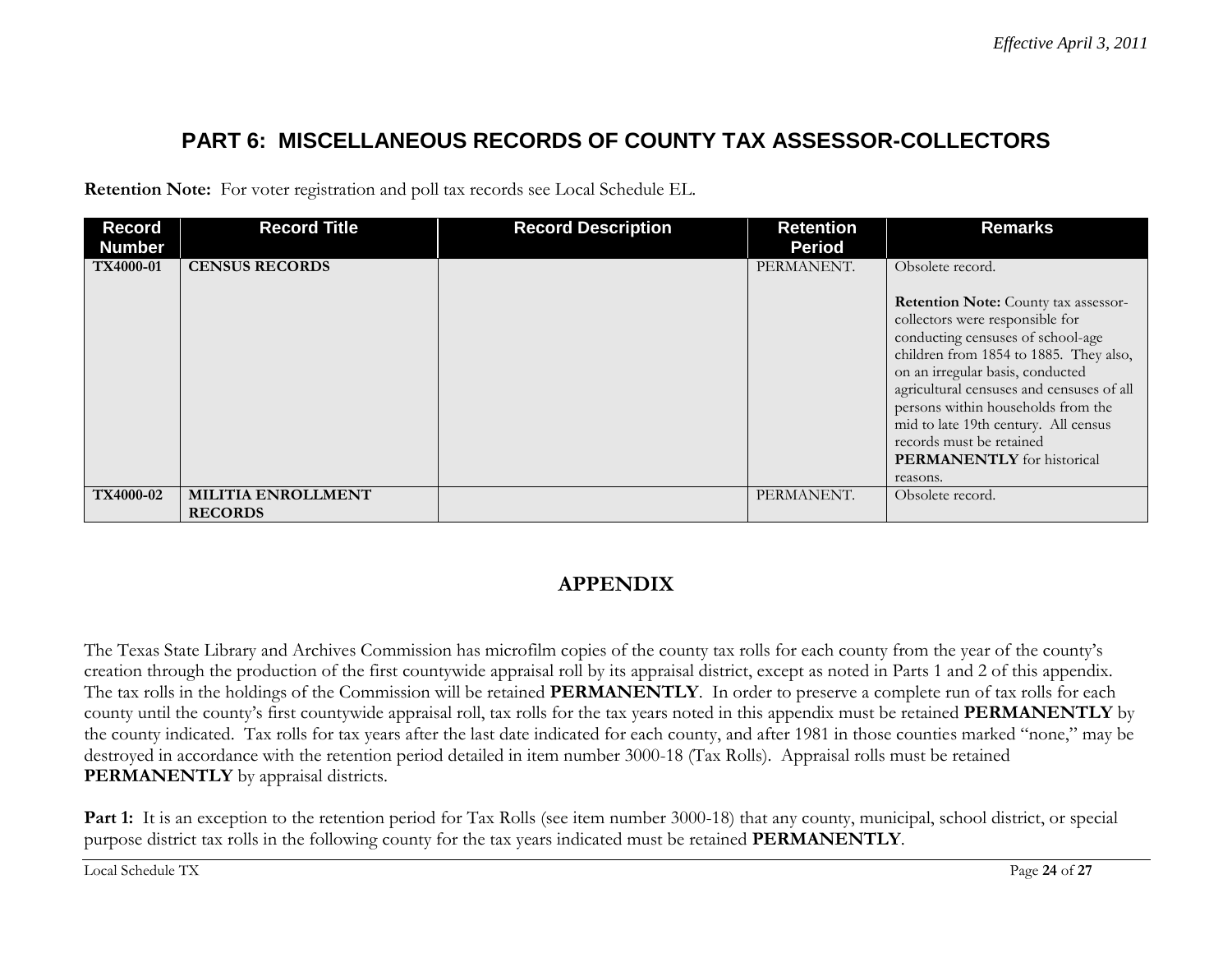#### Bowie 1841-1845; 1874; 1880

Part 2: It is an exception to the retention period for Tax Rolls (see item number 3000-18) that county tax rolls in the following counties for the tax year or years indicated must be retained **PERMANENTLY**.

| Anderson      | 1981      | Briscoe       | 1980-1981 | Colorado   | 1981      | Eastland  | 1981      |
|---------------|-----------|---------------|-----------|------------|-----------|-----------|-----------|
| Andrews       | 1980-1981 | <b>Brooks</b> | 1981      | Comal      | 1981      | Ector     | 1980-1981 |
| Angelina      | 1980-1981 | Brown         | 1980-1981 | Comanche   | 1980-1981 | Edwards   | 1981      |
| Aransas       | 1981      | Burleson      | 1980-1981 | Concho     | 1981      | Ellis     | 1981      |
| Archer        | 1981      | Burnet        | 1981      | Cooke      | 1981      | El Paso   | 1980-1981 |
| Armstrong     | 1981      | Caldwell      | 1980-1981 | Coryell    | 1980-1981 | Erath     | 1980-1981 |
| Atascosa      | 1981      | Calhoun       | 1980-1981 | Cottle     | 1980-1981 | Falls     | 1980-1981 |
| Austin        | None      | Callahan      | 1981      | Crane      | 1981      | Fannin    | None      |
| Bailey        | 1980-1981 | Cameron       | None      | Crockett   | 1981-1983 | Fayette   | None      |
| Bandera       | 1980-1981 | Camp          | 1981      | Crosby     | 1980-1981 | Fisher    | 1980-1981 |
| Bastrop       | 1980-1981 | Carson        | 1981      | Culberson  | 1980-1981 | Floyd     | 1980-1981 |
| Baylor        | 1981      | Cass          | 1980-1981 | Dallam     | None      | Foard     | 1981      |
| Bee           | 1981      | Castro        | 1981      | Dallas     | 1980-1981 | Fort Bend | 1980-1981 |
| Bell          | 1980-1981 | Chambers      | 1980-1981 | Dawson     | 1980-1981 | Franklin  | 1980-1981 |
| Bexar         | 1980-1982 | Cherokee      | 1981      | Deaf Smith | 1980-1981 | Freestone | 1981      |
| Blanco        | 1981      | Childress     | 1980-1981 | Delta      | None      | Frio      | 1981      |
| Borden        | 1980-1981 | Clay          | 1981      | Denton     | 1981      | Gaines    | 1980-1981 |
| Bosque        | 1981      | Cochran       | 1980-1981 | DeWitt     | 1980-1981 | Galveston | 1981      |
| Bowie         | 1981-1983 | Coke          | 1981      | Dickens    | 1980-1981 | Garza     | 1981      |
| Brazoria      | 1980-1981 | Coleman       | 1981      | Dimmit     | 1980-1981 | Gillespie | None      |
| <b>Brazos</b> | 1981      | Collin        | 1981      | Donley     | None      | Glasscock | 1981-1982 |
| Brewster      | 1980-1981 | Collingsworth | 1981      | Duval      | 1980-1981 | Goliad    | 1981      |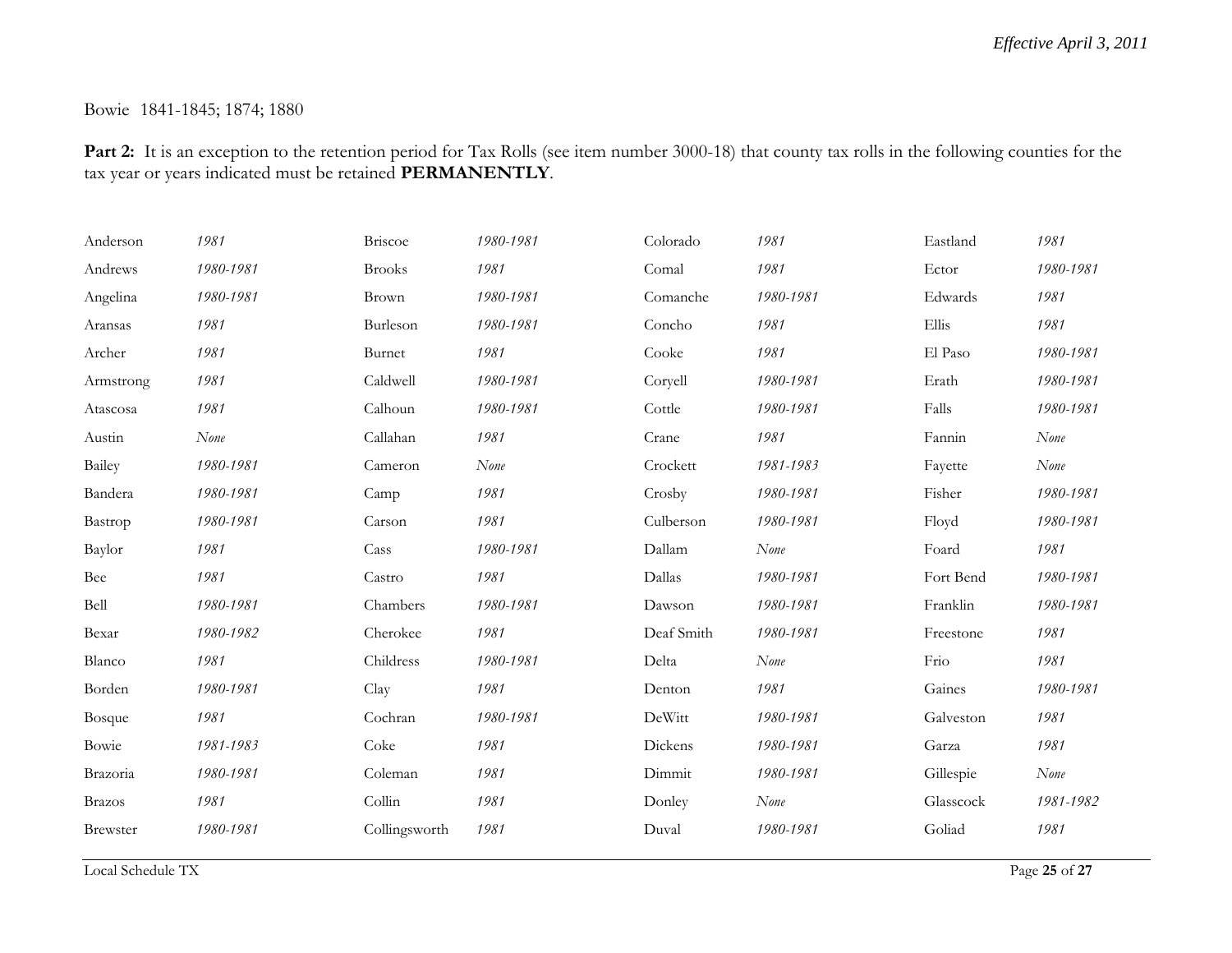| Gonzales  | 1981      | Hunt       | 1981      | Lavaca    | 1980-1981 | Montgomery  | 1980-1981 |
|-----------|-----------|------------|-----------|-----------|-----------|-------------|-----------|
| Gray      | 1982      | Hutchinson | 1980-1981 | Lee       | 1980-1981 | Moore       | 1980-1982 |
| Grayson   | 1981      | Irion      | 1981      | Leon      | 1980-1982 | Morris      | 1980-1981 |
| Gregg     | 1981      | Jack       | 1980-1981 | Liberty   | 1981      | Motley      | 1981      |
| Grimes    | 1981      | Jackson    | 1981      | Limestone | 1980-1981 | Nacogdoches | 1981      |
| Guadalupe | 1981      | Jasper     | 1981-1982 | Lipscomb  | 1981      | Navarro     | 1981      |
| Hale      | 1981      | Jeff Davis | 1982      | Live Oak  | 1981      | Newton      | 1980-1981 |
| Hall      | 1981      | Jefferson  | 1981      | Llano     | None      | Nolan       | 1980-1981 |
| Hamilton  | None      | Jim Hogg   | 1981      | Loving    | 1981      | Nueces      | 1980-1981 |
| Hansford  | 1981      | Jim Wells  | None      | Lubbock   | 1980-1981 | Ochiltree   | 1980-1981 |
| Hardeman  | 1981      | Johnson    | 1980-1981 | Lynn      | 1980-1981 | Oldham      | 1981-1982 |
| Hardin    | 1980-1981 | Jones      | 1981      | Madison   | 1981      | Orange      | 1980-1981 |
| Harris    | 1981-1983 | Karnes     | 1980-1981 | Marion    | 1981      | Palo Pinto  | 1981      |
| Harrison  | 1980-1981 | Kaufman    | 1981      | Martin    | 1981      | Panola      | 1981      |
| Hartley   | 1981-1982 | Kendall    | 1980-1981 | Mason     | 1981      | Parker      | 1980-1981 |
| Haskell   | 1981      | Kenedy     | 1980-1981 | Matagorda | 1981      | Parmer      | 1981      |
| Hays      | 1980-1981 | Kent       | 1981      | Maverick  | 1980-1981 | Pecos       | 1981      |
| Hemphill  | 1981      | Kerr       | 1981      | McCulloch | 1981-1983 | Polk        | 1980-1981 |
| Henderson | 1980-1981 | Kimble     | 1980-1981 | McLennan  | 1980-1981 | Potter      | 1980-1981 |
| Hidalgo   | 1980-1981 | King       | 1981-1982 | McMullen  | 1981      | Presidio    | 1980      |
| Hill      | 1980-1981 | Kinney     | 1981      | Medina    | 1980-1981 | Rains       | 1981      |
| Hockley   | 1981      | Kleberg    | 1980-1981 | Menard    | 1981      | Randall     | 1980-1981 |
| Hood      | 1980-1981 | Knox       | 1980-1981 | Midland   | 1981      | Reagan      | 1980-1981 |
| Hopkins   | 1980-1981 | Lamar      | 1980-1981 | Milam     | 1981      | Real        | 1980-1981 |
| Houston   | 1981      | Lamb       | 1981      | Mills     | 1981      | Red River   | 1981      |
| Howard    | 1981      | Lampasas   | None      | Mitchell  | 1981      | Reeves      | 1981      |
| Hudspeth  | 1980-1981 | La Salle   | 1981      | Montague  | 1980-1981 | Refugio     | 1980-1981 |
|           |           |            |           |           |           |             |           |